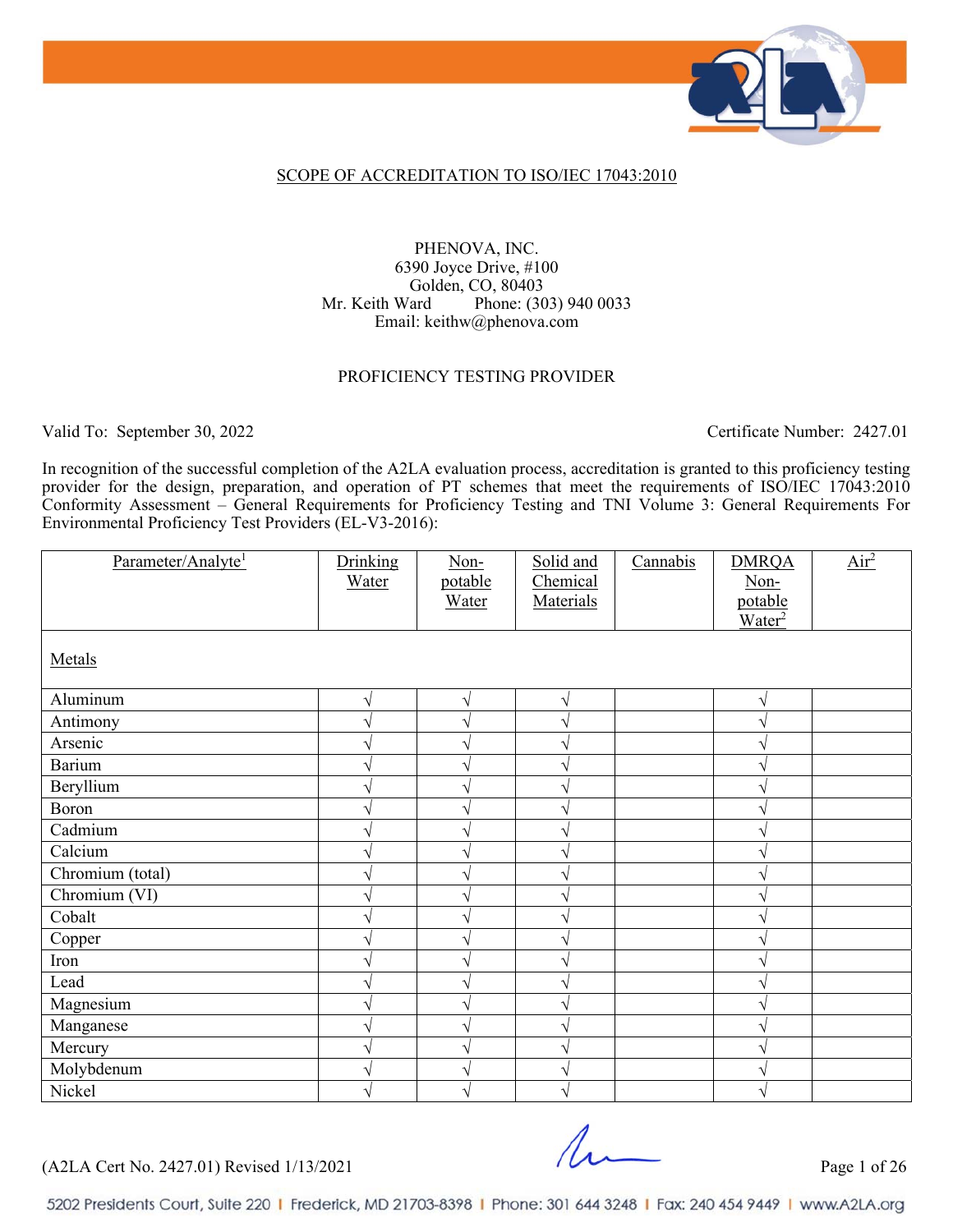| Parameter/Analyte <sup>1</sup>            | Drinking<br>Water | Non-<br>potable | Solid and<br>Chemical | Cannabis | <b>DMRQA</b><br>Non- | $Air^2$ |  |  |  |
|-------------------------------------------|-------------------|-----------------|-----------------------|----------|----------------------|---------|--|--|--|
|                                           |                   | Water           | Materials             |          | potable              |         |  |  |  |
|                                           |                   |                 |                       |          | Water <sup>2</sup>   |         |  |  |  |
| Potassium                                 | V                 | $\sqrt{}$       | V                     |          |                      |         |  |  |  |
| Selenium                                  |                   | $\sqrt{}$       | $\sqrt{}$             |          |                      |         |  |  |  |
| Silicon                                   |                   | V               |                       |          |                      |         |  |  |  |
| Silver                                    |                   | V               | V                     |          |                      |         |  |  |  |
| Sodium                                    |                   | $\sqrt{}$       |                       |          |                      |         |  |  |  |
| Strontium                                 |                   |                 |                       |          |                      |         |  |  |  |
| Thallium                                  |                   | V               |                       |          |                      |         |  |  |  |
| Tin                                       |                   | V               |                       |          |                      |         |  |  |  |
| Titanium                                  |                   | V               |                       |          |                      |         |  |  |  |
| Uranium                                   | J                 | $\sqrt{ }$      |                       |          |                      |         |  |  |  |
| Vanadium                                  | $\sqrt{}$         | $\sqrt{}$       | ٦                     |          | V                    |         |  |  |  |
| Lithium                                   |                   | V               |                       |          |                      |         |  |  |  |
| Zinc                                      | $\sqrt{}$         | $\sqrt{2}$      | V                     |          | $\sqrt{}$            |         |  |  |  |
| <b>Nutrients</b>                          |                   |                 |                       |          |                      |         |  |  |  |
| Ammonia (As N)                            |                   |                 |                       |          |                      |         |  |  |  |
| Nitrate (As N)                            | V                 | $\sqrt{}$       | V                     |          | V                    |         |  |  |  |
| Nitrate-Nitrite (As N)                    |                   | $\sqrt{}$       |                       |          |                      |         |  |  |  |
| Nitrite (As N)                            |                   | V               |                       |          |                      |         |  |  |  |
| Orthophosphate (As P)                     |                   | V               |                       |          |                      |         |  |  |  |
| Total Kjeldahl-Nitrogen                   |                   | V               |                       |          |                      |         |  |  |  |
| <b>Total Nitrogen</b>                     |                   | V               |                       |          |                      |         |  |  |  |
| <b>Total Phosphorus</b>                   |                   | V               | $\sqrt{}$             |          | V                    |         |  |  |  |
| Dissolved Phosphorus                      | V                 | V               |                       |          |                      |         |  |  |  |
| Total Nitrogen                            |                   | V               |                       |          |                      |         |  |  |  |
| Dissolved Nitrogen                        |                   | V               |                       |          |                      |         |  |  |  |
|                                           |                   | $\sqrt{}$       |                       |          |                      |         |  |  |  |
| Demands                                   |                   |                 |                       |          |                      |         |  |  |  |
| Biochemical Oxygen Demand (BOD)           | V                 | V               |                       |          |                      |         |  |  |  |
| Carbonaceous BOD                          | V                 | $\sqrt{}$       |                       |          |                      |         |  |  |  |
| Chemical Oxygen Demand (COD)              |                   | V               |                       |          |                      |         |  |  |  |
| Dissolved Organic Carbon (DOC)            | V                 | V               |                       |          |                      |         |  |  |  |
| Total Organic Carbon (TOC)                | V                 | $\sqrt{}$       | $\sqrt{ }$            |          | V                    |         |  |  |  |
| Minerals                                  |                   |                 |                       |          |                      |         |  |  |  |
| Alkalinity, Total As (CACO <sub>3</sub> ) | V                 | $\sqrt{}$       |                       |          | $\sqrt{}$            |         |  |  |  |
| Calcium                                   |                   | $\sqrt{}$       | V                     |          |                      |         |  |  |  |
| Chloride                                  |                   | V               |                       |          |                      |         |  |  |  |
| Fluoride                                  |                   | V               |                       |          |                      |         |  |  |  |
| Calcium Hardness As (CACO <sub>3</sub> )  |                   | $\sqrt{ }$      |                       |          |                      |         |  |  |  |

 $($ A2LA Cert No. 2427.01) Revised 1/13/2021 Page 2 of 26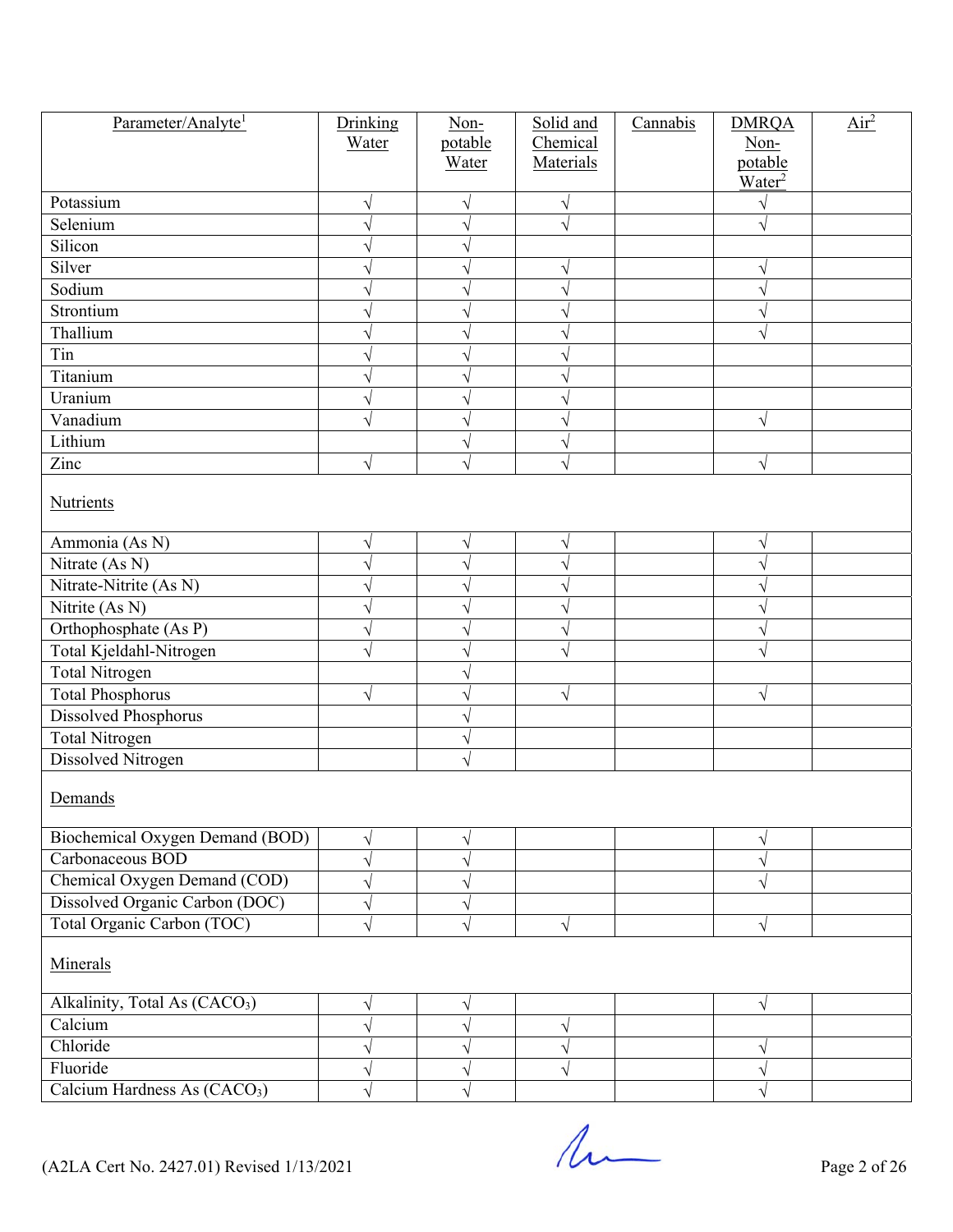| Parameter/Analyte <sup>1</sup>       | Drinking  | $Non-$     | Solid and | Cannabis | <b>DMRQA</b>       | $\overline{\text{Air}^2}$ |  |  |  |
|--------------------------------------|-----------|------------|-----------|----------|--------------------|---------------------------|--|--|--|
|                                      | Water     | potable    | Chemical  |          | Non-               |                           |  |  |  |
|                                      |           | Water      | Materials |          | potable            |                           |  |  |  |
| Hardness, Total (CACO <sub>3</sub> ) |           |            |           |          | Water <sup>2</sup> |                           |  |  |  |
| Magnesium                            |           |            |           |          |                    |                           |  |  |  |
| Potassium                            |           | V          |           |          |                    |                           |  |  |  |
| Sodium                               |           |            |           |          |                    |                           |  |  |  |
| Specific Conductance (25°C)          |           |            |           |          |                    |                           |  |  |  |
| Sulfate                              |           | V          |           |          |                    |                           |  |  |  |
| Sulfide                              |           |            |           |          |                    |                           |  |  |  |
| Total Dissolved Solids At 180°C      |           | V          |           |          |                    |                           |  |  |  |
| <b>Total Solids</b>                  | V         | V          |           |          |                    |                           |  |  |  |
|                                      |           |            | V         |          |                    |                           |  |  |  |
| Microbiology                         |           |            |           |          |                    |                           |  |  |  |
| Fecal Coliform, MF                   |           | V          |           |          |                    |                           |  |  |  |
| Escherichia Coli, MF                 |           |            |           |          |                    |                           |  |  |  |
| Total Coliform, MF                   |           |            |           |          |                    |                           |  |  |  |
| Enterococci, MF                      |           | ٦          |           |          |                    |                           |  |  |  |
| E. Coli, MPN -Multiple Tube          |           |            |           |          |                    |                           |  |  |  |
| E. Coli, MPN -Multiple Well          |           | V          |           |          |                    |                           |  |  |  |
| Fecal Coliform, MPN- Multiple Tube   |           | V          |           |          |                    |                           |  |  |  |
| Fecal Coliform, MPN- Multiple Well   |           |            |           |          |                    |                           |  |  |  |
| Total Coliform, MPN- Multiple Tube   |           | V          |           |          |                    |                           |  |  |  |
| Total Coliform, MPN- Multiple Well   |           | V          |           |          |                    |                           |  |  |  |
| Enterococci, MPN- Multiple Tube      |           |            |           |          |                    |                           |  |  |  |
| Enterococci, MPN- Multiple Well      |           | V          |           |          |                    |                           |  |  |  |
| Total Coliform, P/A                  |           | ٦          |           |          |                    |                           |  |  |  |
| Fecal Coliform, P/A                  |           |            |           |          |                    |                           |  |  |  |
| $E.$ Coli, $P/A$                     |           | ٦          |           |          |                    |                           |  |  |  |
| Heterotrophic Plate Count, (MF, PP)  |           |            |           |          |                    |                           |  |  |  |
| Heterotrophic Plate Count, (MPN)     |           |            |           |          |                    |                           |  |  |  |
| Fecal Streptococci, MF               | V         | V          |           |          |                    |                           |  |  |  |
| Fecal Streptococci, MPN              | $\sqrt{}$ | $\sqrt{}$  |           |          |                    |                           |  |  |  |
| <b>Miscellaneous Analytes</b>        |           |            |           |          |                    |                           |  |  |  |
| Acidity, as CaCO <sub>3</sub>        |           | $\sqrt{}$  |           |          |                    |                           |  |  |  |
| <b>Bromate</b>                       | V         |            |           |          |                    |                           |  |  |  |
| <b>Bromide</b>                       |           | $\sqrt{ }$ | V         |          |                    |                           |  |  |  |
| Chlorate                             |           |            |           |          |                    |                           |  |  |  |
| Chlorite                             |           |            |           |          |                    |                           |  |  |  |
| Color                                |           | $\sqrt{}$  |           |          |                    |                           |  |  |  |
| Corrosivity                          | V         |            | $\sqrt{}$ |          |                    |                           |  |  |  |
| Cyanide                              | $\sqrt{}$ | V          |           |          | $\sqrt{}$          |                           |  |  |  |
| Glycols                              |           | $\sqrt{}$  |           |          |                    |                           |  |  |  |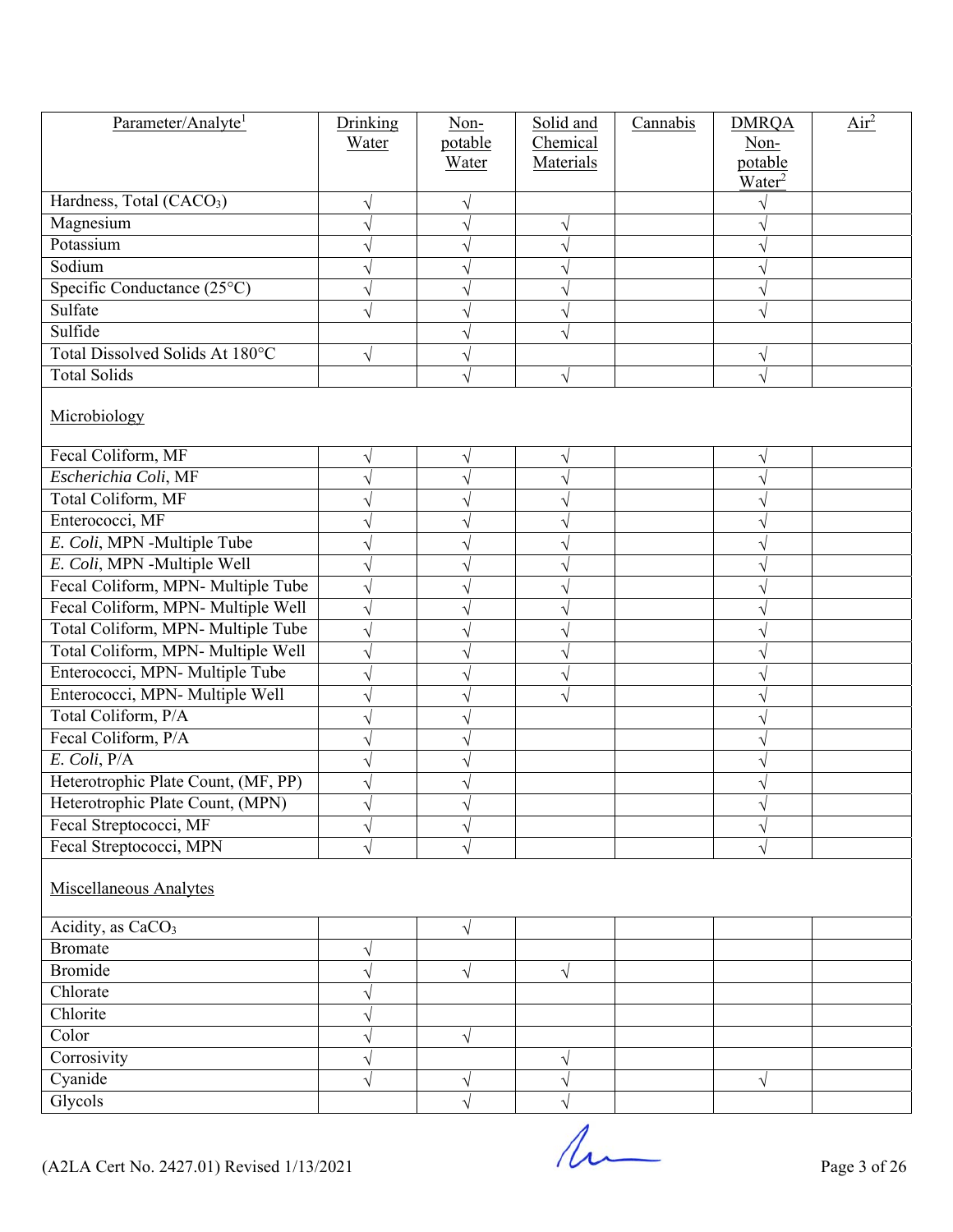| Parameter/Analyte <sup>1</sup>             | Drinking | Non-                  | Solid and | Cannabis   | <b>DMRQA</b>       | Air <sup>2</sup> |
|--------------------------------------------|----------|-----------------------|-----------|------------|--------------------|------------------|
|                                            | Water    | potable               | Chemical  |            | Non-               |                  |
|                                            |          | Water                 | Materials |            | potable            |                  |
|                                            |          |                       |           |            | Water <sup>2</sup> |                  |
| Reactive cyanide<br>Residual free chlorine |          |                       |           |            |                    |                  |
|                                            | V        | V                     |           |            |                    |                  |
| Total residual chlorine                    |          | ٦                     |           |            |                    |                  |
| Total filterable residue                   |          | V                     |           |            |                    |                  |
| Non-filterable residue (TSS)               |          | V                     |           |            |                    |                  |
| <b>HEM</b>                                 |          | $\boldsymbol{\gamma}$ |           |            |                    |                  |
| <b>SGT-HEM</b>                             |          | V                     |           |            |                    |                  |
| Ignitability/Flash Point                   |          |                       |           |            |                    |                  |
| Langelier index                            | V        |                       |           |            |                    |                  |
| Oil & grease                               |          | $\sqrt{}$             | V         |            |                    |                  |
| Perchlorate                                |          | $\sqrt{2}$            |           |            |                    |                  |
| <b>UV254</b>                               |          |                       |           |            |                    |                  |
| pH                                         |          | V                     | V         |            |                    |                  |
| Settleable solids                          |          | V                     |           |            |                    |                  |
| Silica as $SiO2$                           | V        | V                     |           |            |                    |                  |
| Sulfate                                    |          | V                     |           |            | V                  |                  |
| Reactive sulfide                           |          |                       |           |            |                    |                  |
| Total sulfide                              |          | V                     |           |            |                    |                  |
| Sand, Silt and Clay                        |          |                       |           |            |                    |                  |
| Particle Size                              |          |                       |           |            |                    |                  |
| <b>Surfactants - MBAS</b>                  |          | V                     |           |            |                    |                  |
| Total cyanide                              |          | V                     | V         |            | V                  |                  |
| Total inorganic carbon                     |          | V                     |           |            |                    |                  |
| Total organic halides (TOX)                |          | V                     | V         |            |                    |                  |
| Total petroleum hydrocarbons (TPH)         |          | V                     |           |            |                    |                  |
| Total phenolics (4AAP)                     |          | ٦                     |           |            |                    |                  |
| Turbidity                                  | V        | ٦                     |           |            |                    |                  |
| Volatile solids                            |          |                       | V         |            |                    |                  |
| Volatile suspended solids                  | V        | ٧                     |           |            | ٧                  |                  |
| Dissolved oxygen                           |          | $\sqrt{2}$            |           |            |                    |                  |
|                                            |          |                       |           |            |                    |                  |
| Volatiles                                  |          |                       |           |            |                    |                  |
| Acetone                                    |          | $\sqrt{}$             | V         | $\sqrt{}$  |                    |                  |
| Acetonitrile                               |          | $\sqrt{}$             | V         |            |                    |                  |
| Acrolein                                   |          | V                     |           |            |                    |                  |
| Acrylonitrile                              |          | V                     |           |            |                    |                  |
| Benzene                                    | V        | V                     |           | $\sqrt{ }$ |                    |                  |
| Bromobenzene                               |          | V                     |           |            |                    |                  |
| Bromochloromethane                         |          | V                     |           |            |                    |                  |
| Bromodichloromethane                       |          | V                     |           |            |                    |                  |
| Bromoform                                  |          | V                     |           |            |                    |                  |

 $($ A2LA Cert No. 2427.01) Revised 1/13/2021 Page 4 of 26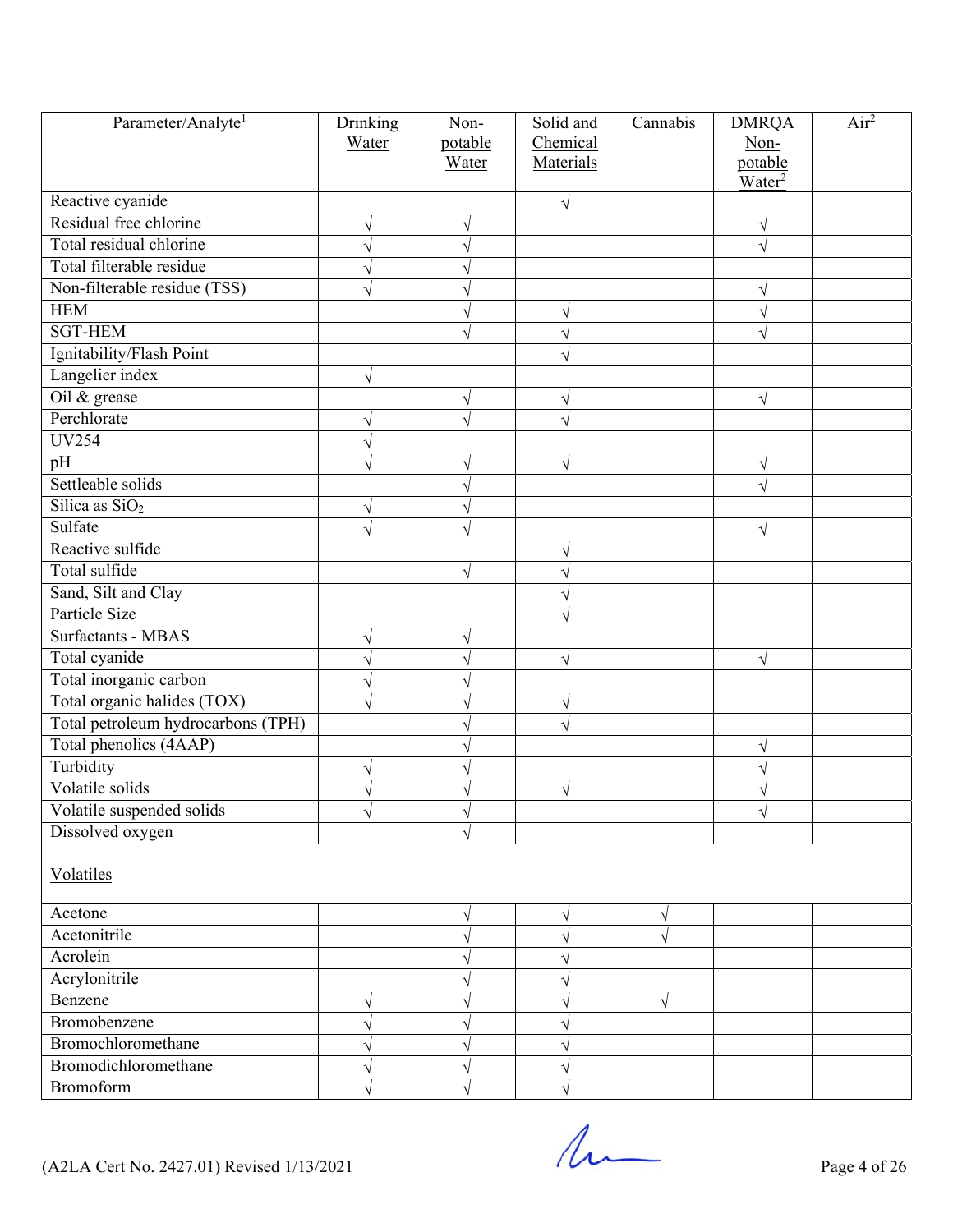| Parameter/Analyte <sup>1</sup> | Drinking   | Non-      | Solid and | Cannabis  | <b>DMRQA</b>       | Air <sup>2</sup> |
|--------------------------------|------------|-----------|-----------|-----------|--------------------|------------------|
|                                | Water      | potable   | Chemical  |           | Non-               |                  |
|                                |            | Water     | Materials |           | potable            |                  |
| 1-Butanol                      |            |           |           | $\sqrt{}$ | Water <sup>2</sup> |                  |
| 2-Butanol                      |            |           |           |           |                    |                  |
| 2-Butanone (MEK)               |            |           |           |           |                    |                  |
| tert-Butyl alcohol             |            | V         |           |           |                    |                  |
| n-Butylbenzene                 |            |           |           |           |                    |                  |
| sec-Butylbenzene               |            |           |           |           |                    |                  |
| tert-Butylbenzene              |            |           |           |           |                    |                  |
| Carbon disulfide               |            |           |           |           |                    |                  |
| Carbon tetrachloride           | $\sqrt{ }$ |           |           |           |                    |                  |
| Chloroacetaldehyde             |            |           |           |           |                    |                  |
| Chlorobenzene                  |            |           |           |           |                    |                  |
| Chloroethane                   |            |           |           |           |                    |                  |
| Chloroethene                   |            | V         |           |           |                    |                  |
| Chlorodibromomethane           |            | V         |           |           |                    |                  |
| 2-Chloroethylvinylether        |            |           |           |           |                    |                  |
| Chloroform                     | V          | V         |           | V         |                    |                  |
| Cumene                         |            |           |           |           |                    |                  |
| Cyclohexane                    |            |           |           |           |                    |                  |
| 1,2-Dibromo-3-chloropropane    | $\sqrt{}$  | $\sqrt{}$ |           |           |                    |                  |
| (DBCP)                         |            |           |           |           |                    |                  |
| 2-Chlorotoluene                |            | V         |           |           |                    |                  |
| 4-Chlorotoluene                |            | V         |           |           |                    |                  |
| Dibromochloromethane           |            |           |           |           |                    |                  |
| 1,2-Dibromoethane (EDB)        |            |           |           |           |                    |                  |
| Dibromomethane                 |            |           |           |           |                    |                  |
| 1,2-Dichlorobenzene            |            |           |           |           |                    |                  |
| 1,3-Dichlorobenzene            |            | V         |           |           |                    |                  |
| 1,4-Dichlorobenzene            |            |           |           |           |                    |                  |
| Dichlorodifluoromethane        |            |           |           |           |                    |                  |
| 1,1-Dichloroethane             |            |           |           |           |                    |                  |
| 1,2-Dichloroethane             |            |           |           |           |                    |                  |
| 1,1-Dichloroethene             |            |           |           |           |                    |                  |
| cis-1,2-Dichloroethene         |            |           |           |           |                    |                  |
| 1,2-Dichloropropane            |            |           |           |           |                    |                  |
| 1,3-Dichloropropane            |            |           |           |           |                    |                  |
| 2,2-Dichloropropane            |            |           |           |           |                    |                  |
| 1,1-Dichloropropene            |            |           |           |           |                    |                  |
| cis-1,3-Dichloropropene        |            |           |           |           |                    |                  |
| trans-1,3-Dichloropropene      |            |           |           |           |                    |                  |
| trans-1,2-Dichloroethlene      |            |           |           |           |                    |                  |
| trans-1,2-Dichloroethylene     |            |           |           |           |                    |                  |
| N,N-dimethylacetamide          |            |           |           | $\sqrt{}$ |                    |                  |

 $($ A2LA Cert No. 2427.01) Revised 1/13/2021 Page 5 of 26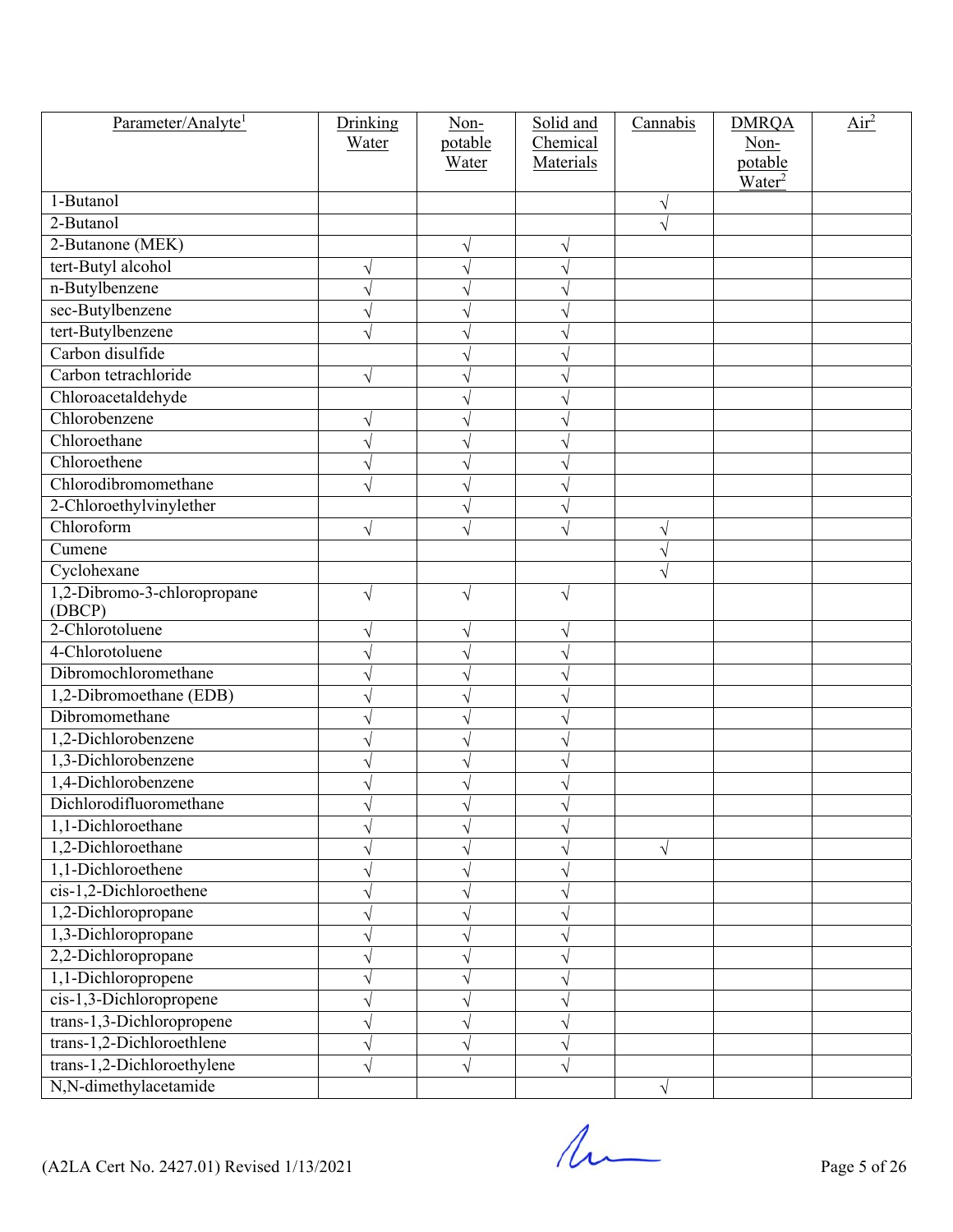| Parameter/Analyte <sup>1</sup>                       | Drinking<br>Water | Non-<br>potable | Solid and<br>Chemical | Cannabis  | <b>DMRQA</b><br>Non-          | $\overline{\text{Air}^2}$ |
|------------------------------------------------------|-------------------|-----------------|-----------------------|-----------|-------------------------------|---------------------------|
|                                                      |                   | Water           | Materials             |           | potable<br>Water <sup>2</sup> |                           |
| 2,2-Dimethylbutane                                   |                   |                 |                       | V         |                               |                           |
| 2,3-Dimethylbutane                                   |                   |                 |                       |           |                               |                           |
| N,N-dimethylformamide                                |                   |                 |                       |           |                               |                           |
| 1,2-Dimethoxyethane                                  |                   |                 |                       |           |                               |                           |
| Dimethyl sulfoxide                                   |                   |                 |                       |           |                               |                           |
| 1,4-Dioxane                                          | V                 | $\sqrt{}$       | $\sqrt{}$             |           |                               |                           |
| Ethanol                                              |                   |                 |                       |           |                               |                           |
| Ethyl acetate                                        |                   |                 |                       | V         |                               |                           |
| Ethylbenzene                                         | V                 | $\sqrt{}$       | V                     | V         |                               |                           |
| Ethyl-t-butylether (ETBE)                            |                   | $\sqrt{}$       |                       |           |                               |                           |
| Ethyl ether                                          |                   |                 |                       | V         |                               |                           |
| Ethylene glycol                                      |                   |                 |                       | N         |                               |                           |
| Ethylene Oxide                                       |                   |                 |                       | V         |                               |                           |
| 2-Ethoxyethanol                                      |                   |                 |                       | V         |                               |                           |
| Formaldehyde                                         | V                 | $\sqrt{}$       | V                     |           |                               |                           |
| Freon 113 (1,1,2-trichloro-1,2,2-<br>trifluoroethane | $\sqrt{}$         | $\sqrt{}$       |                       |           |                               |                           |
| Freon 11                                             | $\sqrt{}$         | $\sqrt{}$       | V                     |           |                               |                           |
| n-Heptane                                            |                   |                 |                       | V         |                               |                           |
| n-Hexane                                             |                   |                 |                       |           |                               |                           |
| 2-Hexanone                                           |                   | $\sqrt{}$       | V                     |           |                               |                           |
| Hexachlorobutadiene                                  | $\sqrt{}$         | $\sqrt{}$       |                       |           |                               |                           |
| Hexachloroethane                                     |                   | V               |                       |           |                               |                           |
| Di-n-butylphthalate                                  | V                 |                 |                       |           |                               |                           |
| Isopropyl acetate                                    |                   |                 |                       | V         |                               |                           |
| Isopropylbenzene                                     | V                 | V               | V                     |           |                               |                           |
| 4-Isopropyltoluene                                   |                   | $\sqrt{}$       |                       |           |                               |                           |
| Bromomethane                                         |                   | V               |                       |           |                               |                           |
| Chloromethane                                        |                   |                 |                       |           |                               |                           |
| Methylene chloride                                   |                   | $\sqrt{}$       |                       | V         |                               |                           |
| Methylethyl ketone                                   |                   |                 |                       |           |                               |                           |
| 2-Methylpentane                                      |                   |                 |                       | V         |                               |                           |
| 3-Methylpentane                                      |                   |                 |                       | $\sqrt{}$ |                               |                           |
| 4-Methyl-2-pentanone (MIBK)                          |                   | V               |                       |           |                               |                           |
| Methyl tert-butyl ether (MTBE)                       | V                 | $\sqrt{}$       | V                     |           |                               |                           |
| Naphthalene                                          |                   | $\sqrt{}$       |                       |           |                               |                           |
| Naphtha                                              |                   |                 |                       | V         |                               |                           |
| Nitrobenzene                                         | V                 | $\sqrt{}$       | V                     |           |                               |                           |
| Petroleum Ether                                      |                   |                 |                       | V         |                               |                           |
| n-Pentane                                            |                   |                 |                       | V         |                               |                           |
| 1-Pentanol                                           |                   |                 |                       | ٦         |                               |                           |
| 1-Propanol                                           |                   |                 |                       |           |                               |                           |

 $($ A2LA Cert No. 2427.01) Revised 1/13/2021 Page 6 of 26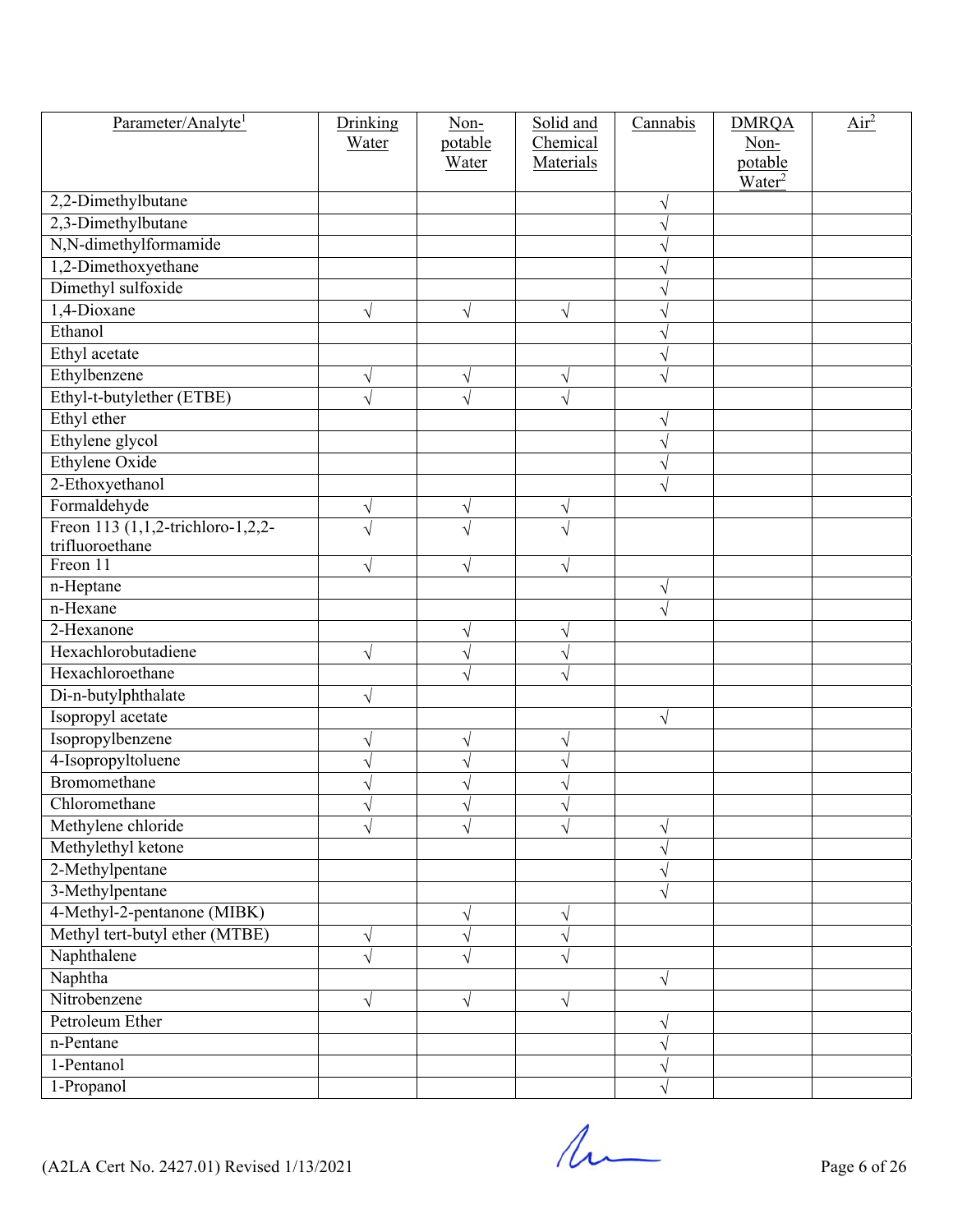| Parameter/Analyte <sup>1</sup> | Drinking<br>Water | Non-<br>potable<br>Water | Solid and<br>Chemical<br>Materials | Cannabis  | <b>DMRQA</b><br>Non-<br>potable<br>Water <sup>2</sup> | Air <sup>2</sup> |
|--------------------------------|-------------------|--------------------------|------------------------------------|-----------|-------------------------------------------------------|------------------|
| 2-Propanol (IPA)               |                   |                          |                                    | $\sqrt{}$ |                                                       |                  |
| n-Propylbenzene                | $\sqrt{}$         | $\sqrt{}$                |                                    |           |                                                       |                  |
| Pyridine                       |                   | V                        |                                    | V         |                                                       |                  |
| Styrene                        | $\sqrt{}$         | $\sqrt{}$                |                                    |           |                                                       |                  |
| Sulfolane                      |                   |                          |                                    | $\sqrt{}$ |                                                       |                  |
| <b>Total THMs</b>              |                   | V                        |                                    |           |                                                       |                  |
| 1,1,1,2-Tetrachloroethane      |                   | $\sqrt{ }$               |                                    |           |                                                       |                  |
| 1,1,2,2-Tetrachloroethane      |                   | V                        |                                    |           |                                                       |                  |
| Tetrachloroethene              |                   | V                        |                                    |           |                                                       |                  |
| Tetrahydrofuran                |                   |                          |                                    | $\sqrt{}$ |                                                       |                  |
| Toluene                        |                   | V                        |                                    |           |                                                       |                  |
| 1,1,1-Trichloroethane          |                   |                          |                                    |           |                                                       |                  |
| 1,1,2-Trichloroethane          |                   | V                        |                                    |           |                                                       |                  |
| Trichloroethene                |                   | V                        |                                    | $\sqrt{}$ |                                                       |                  |
| Trichlorofluoromethane         |                   |                          |                                    |           |                                                       |                  |
| 1,2,3-Trichloropropane         |                   | V                        |                                    |           |                                                       |                  |
| 1,2,4-Trimethylbenzene         |                   | V                        |                                    |           |                                                       |                  |
| 1,3,5-Trimethylbenzene         |                   |                          |                                    |           |                                                       |                  |
| <b>TAME</b>                    |                   | V                        |                                    |           |                                                       |                  |
| 1,2,3-trichlorobenzene         |                   | V                        |                                    |           |                                                       |                  |
| 1,2,4-trichlorobenzene         |                   | V                        |                                    |           |                                                       |                  |
| Vinyl acetate                  |                   | V                        |                                    |           |                                                       |                  |
| Vinyl chloride                 |                   | V                        |                                    |           |                                                       |                  |
| m+p-Xylene                     |                   | V                        |                                    |           |                                                       |                  |
| o-Xylene                       |                   | V                        |                                    | V         |                                                       |                  |
| Xylenes, total                 | V                 | V                        |                                    | V         |                                                       |                  |
| Di-isopropylether (DIPE)       |                   | V                        |                                    |           |                                                       |                  |
| Semivolatiles                  |                   |                          |                                    |           |                                                       |                  |
| Acenaphthene                   | V                 | V                        | V                                  |           |                                                       |                  |
| Acenaphthylene                 |                   | V                        |                                    |           |                                                       |                  |
| Acetophenone                   |                   | $\sqrt{}$                |                                    |           |                                                       |                  |
| 2-Amino-1-methylbenzene        |                   | V                        |                                    |           |                                                       |                  |
| Aniline                        |                   | V                        |                                    |           |                                                       |                  |
| Anthracene                     | $\sqrt{}$         | V                        |                                    |           |                                                       |                  |
| Benzidine                      |                   | V                        |                                    |           |                                                       |                  |
| Benzoic acid                   |                   | V                        |                                    |           |                                                       |                  |
| Benzo (a) anthracene           | V                 | V                        |                                    |           |                                                       |                  |
| Benzo (b) fluoranthene         | V                 | V                        |                                    |           |                                                       |                  |
| Benzo (k) fluoranthene         |                   | V                        |                                    |           |                                                       |                  |
| Benzo (ghi) perylene           | $\sqrt{}$         | $\sqrt{}$                |                                    |           |                                                       |                  |

 $($ A2LA Cert No. 2427.01) Revised 1/13/2021 Page 7 of 26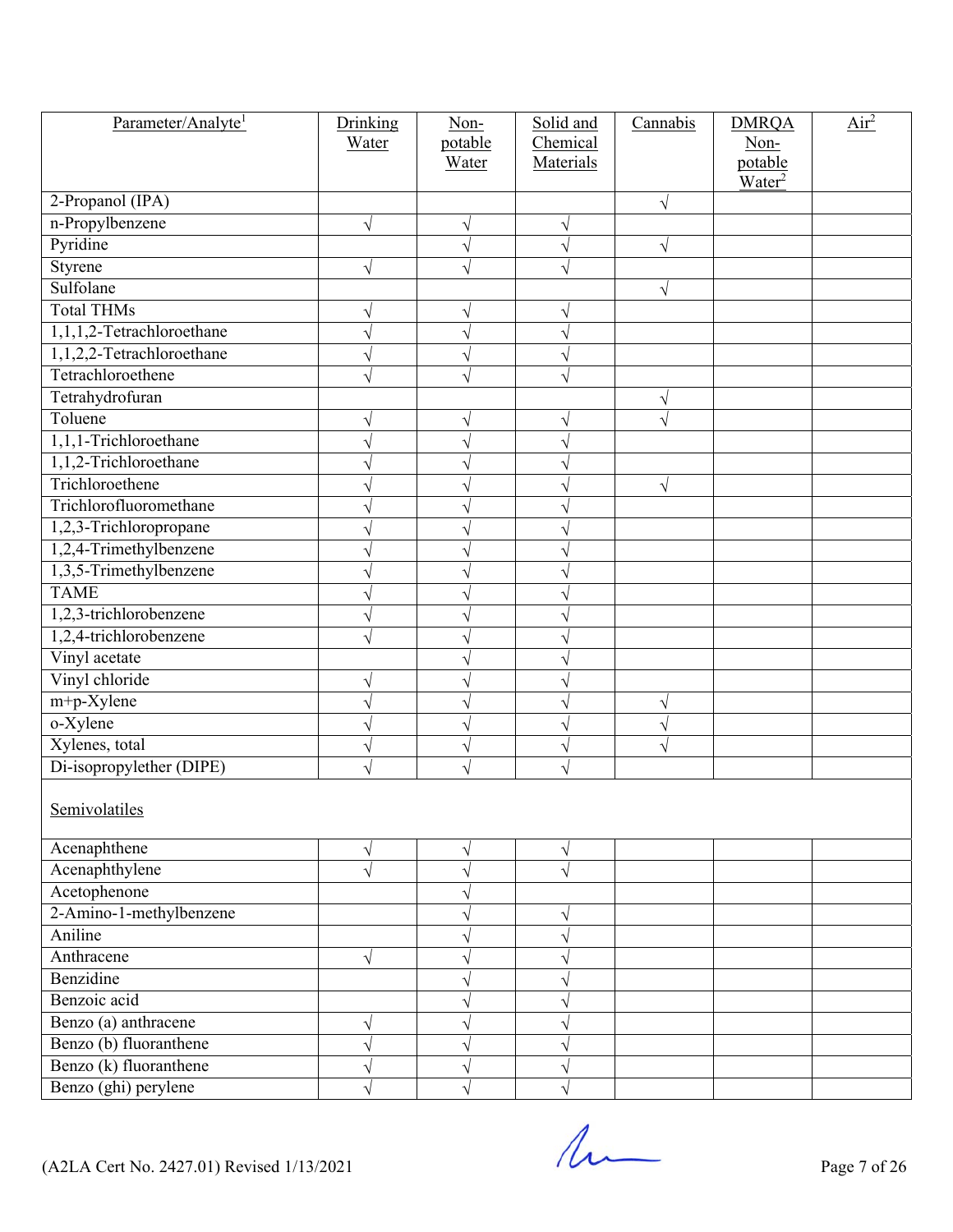| Parameter/Analyte <sup>1</sup>            | Drinking  | Non-           | Solid and | Cannabis | <b>DMRQA</b>       | Air <sup>2</sup> |
|-------------------------------------------|-----------|----------------|-----------|----------|--------------------|------------------|
|                                           | Water     | potable        | Chemical  |          | Non-               |                  |
|                                           |           | Water          | Materials |          | potable            |                  |
| Benzo (a) pyrene                          | $\sqrt{}$ |                |           |          | Water <sup>2</sup> |                  |
| Benzotrichloride                          |           | V<br>$\sqrt{}$ |           |          |                    |                  |
| Benzyl alcohol                            |           |                |           |          |                    |                  |
| Benzyl chloride                           |           |                |           |          |                    |                  |
| Biphenyl                                  |           | V              |           |          |                    |                  |
| Bis (2-chloroethoxy) methane              |           | V              |           |          |                    |                  |
| Bis (2-chloroethoxy) ether                |           |                |           |          |                    |                  |
| Bis (2-chloroisopropyl) ether             |           | V              |           |          |                    |                  |
| 4-Bromophenyl-phenylether                 |           | V              |           |          |                    |                  |
| Benzo butyl phthalate                     |           |                |           |          |                    |                  |
| Carbazole                                 | $\sqrt{}$ | V              |           |          |                    |                  |
|                                           |           | V              |           |          |                    |                  |
| 4-Chloroaniline                           |           |                |           |          |                    |                  |
| 4-Chloro-3-methylphenol                   |           | V              |           |          |                    |                  |
| 1-Chloronaphthalene                       |           |                |           |          |                    |                  |
| 2-Chloronaphthalene                       |           |                |           |          |                    |                  |
| 2-Chlorophenol                            |           | V              |           |          |                    |                  |
| 4-Chlorophenyl phenyl ether               |           |                |           |          |                    |                  |
| 2-Chlorophenyl-4-nitrophenylether         |           |                |           |          |                    |                  |
| 3-Chlorophenyl-4-nitrophenylether         |           |                |           |          |                    |                  |
| 4-Chlorophenyl-4-nitrophenylether         |           |                |           |          |                    |                  |
| Diamylphthalate                           |           |                |           |          |                    |                  |
| Chrysene                                  | $\sqrt{}$ | $\sqrt{}$      |           |          |                    |                  |
| Diamylphthalate                           |           |                |           |          |                    |                  |
| $Dibenzo(a,h)$ anthracene                 | V         | V              |           |          |                    |                  |
| Dibenzofuran                              |           | V              |           |          |                    |                  |
| 2,4-Dibromophenyl-4-                      |           |                |           |          |                    |                  |
| nitrophenylether                          |           |                |           |          |                    |                  |
| 1,2-Dichlorobenzene                       |           | V              |           |          |                    |                  |
| 1,3-Dichlorobenzene                       |           | V              |           |          |                    |                  |
| 1,4-Dichlorobenzene                       |           |                |           |          |                    |                  |
| 3,3'-Dichlorobenzidine                    |           | V              |           |          |                    |                  |
| 2,4-Dichlorophenol                        |           | V              |           |          |                    |                  |
| 2,6-Dichlorophenol                        |           | V              |           |          |                    |                  |
| 2,4-Dichlorophenyl-3-methyl-4-            |           |                |           |          |                    |                  |
| nitrophenylether                          |           |                |           |          |                    |                  |
| 2,3-Dichlorophenyl-4-                     |           |                | V         |          |                    |                  |
| nitrophenylether<br>2,4-Dichlorophenyl-4- |           |                |           |          |                    |                  |
| nitrophenylether                          |           |                | V         |          |                    |                  |
| 2,5-Dichlorophenyl-4-                     |           |                | V         |          |                    |                  |
| nitrophenylether                          |           |                |           |          |                    |                  |
| 2,6-Dichlorophenyl-4-                     |           |                | V         |          |                    |                  |
| nitrophenylether                          |           |                |           |          |                    |                  |

 $($ A2LA Cert No. 2427.01) Revised 1/13/2021 Page 8 of 26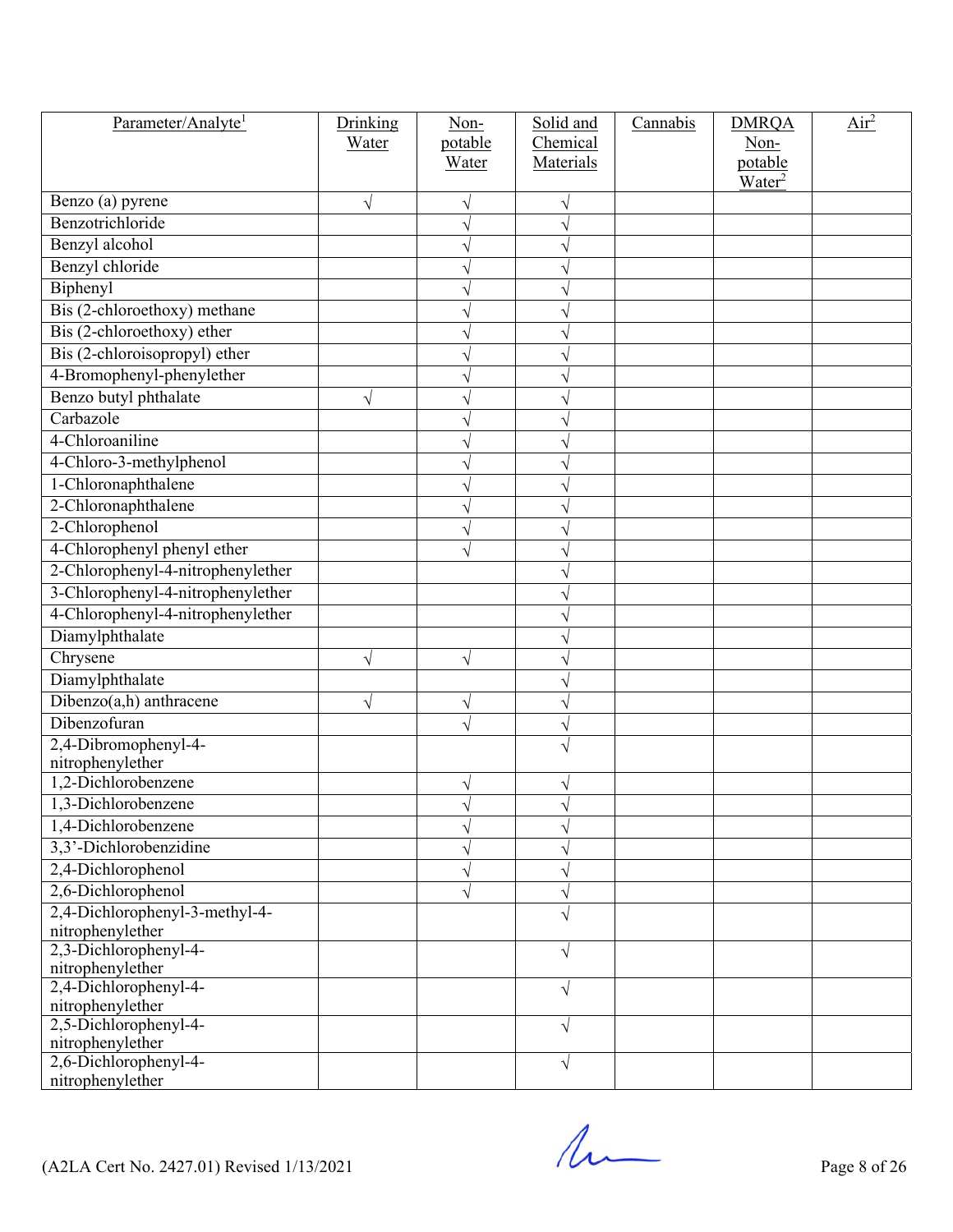| Parameter/Analyte <sup>1</sup>                  | Drinking<br>Water | Non-<br>potable | Solid and<br>Chemical | Cannabis | <b>DMRQA</b><br>Non-          | Air <sup>2</sup> |
|-------------------------------------------------|-------------------|-----------------|-----------------------|----------|-------------------------------|------------------|
|                                                 |                   | Water           | Materials             |          | potable<br>Water <sup>2</sup> |                  |
| Dichlorophenyl-4-<br>$3,4-$<br>nitrophenylether |                   |                 | V                     |          |                               |                  |
| Dichlorophenyl-4-<br>$3,5-$<br>nitrophenylether |                   |                 | V                     |          |                               |                  |
| Dicyclohexylphthalate                           |                   |                 |                       |          |                               |                  |
| Diethylphthalate                                | V                 | $\sqrt{}$       |                       |          |                               |                  |
| Dinonylphthalate                                |                   |                 |                       |          |                               |                  |
| 2,4-Dimethylphenol                              |                   | $\sqrt{}$       |                       |          |                               |                  |
| Dimethylphthalate                               |                   | $\sqrt{}$       |                       |          |                               |                  |
| 2,4-Dinitroanisole                              |                   |                 |                       |          |                               |                  |
| 1,3-Dinitrobenzene                              |                   | V               |                       |          |                               |                  |
| 1,4-Dinitrobenzene                              |                   |                 |                       |          |                               |                  |
| 2,4-Dinitrophenol                               |                   |                 |                       |          |                               |                  |
| 2,4-Dinitrotoluene                              |                   | V               |                       |          |                               |                  |
| 2,6-Dinitrotoluene                              |                   | V               |                       |          |                               |                  |
| Di-n-butylphalate                               |                   |                 |                       |          |                               |                  |
| Di-n-octylphthalate                             |                   | V               |                       |          |                               |                  |
| Bis (2-ethylhexyl) phthalate                    |                   |                 |                       |          |                               |                  |
| Di (2-Ethylhexyl) adipate                       |                   |                 |                       |          |                               |                  |
| Fluoroanthene                                   |                   | V               |                       |          |                               |                  |
| Fluorene                                        |                   | $\sqrt{}$       |                       |          |                               |                  |
| Hexachlorobenzene                               |                   |                 |                       |          |                               |                  |
| Hexachlorobutadiene                             |                   | $\sqrt{}$       |                       |          |                               |                  |
| Hexachlorocyclohexane                           |                   |                 |                       |          |                               |                  |
| Hexachloroethane                                |                   | V               |                       |          |                               |                  |
| Hexachlorocyclopentadiene                       |                   | $\sqrt{}$       |                       |          |                               |                  |
| Hexyl-2-ethylhexylphthalate                     |                   |                 |                       |          |                               |                  |
| Indeno $(1,2,3$ -cd) pyrene                     |                   |                 |                       |          |                               |                  |
| Isophorone                                      |                   | V               |                       |          |                               |                  |
| Maleic anhydride                                |                   |                 |                       |          |                               |                  |
| Bis-(2-methoxyethyl) phthalate                  |                   |                 |                       |          |                               |                  |
| 2-Methyl-4,6-Dinitrophenol                      |                   | V               |                       |          |                               |                  |
| 1-Methylnaphthalene                             | V                 | $\sqrt{}$       |                       |          |                               |                  |
| 2-Methylnaphthalene                             |                   | V               |                       |          |                               |                  |
| 2-Methylphenol (o-Cresol)                       |                   | V               |                       |          |                               |                  |
| 3-Methylphenol                                  |                   | $\sqrt{}$       |                       |          |                               |                  |
| 4-Methylphenol (p-Cresol)                       |                   | V               |                       |          |                               |                  |
| Tetryl (methyl- $2,4,6$ -                       |                   | $\sqrt{}$       |                       |          |                               |                  |
| trinitrophenylnitramine)                        |                   |                 |                       |          |                               |                  |
| Naphthalene                                     | V                 | V               |                       |          |                               |                  |
| 1,4-Naphthoquinone                              |                   | $\sqrt{}$       |                       |          |                               |                  |
| Napropamide                                     |                   |                 |                       |          |                               |                  |
| 2-Nitroaniline                                  |                   |                 |                       |          |                               |                  |

 $($ A2LA Cert No. 2427.01) Revised 1/13/2021 Page 9 of 26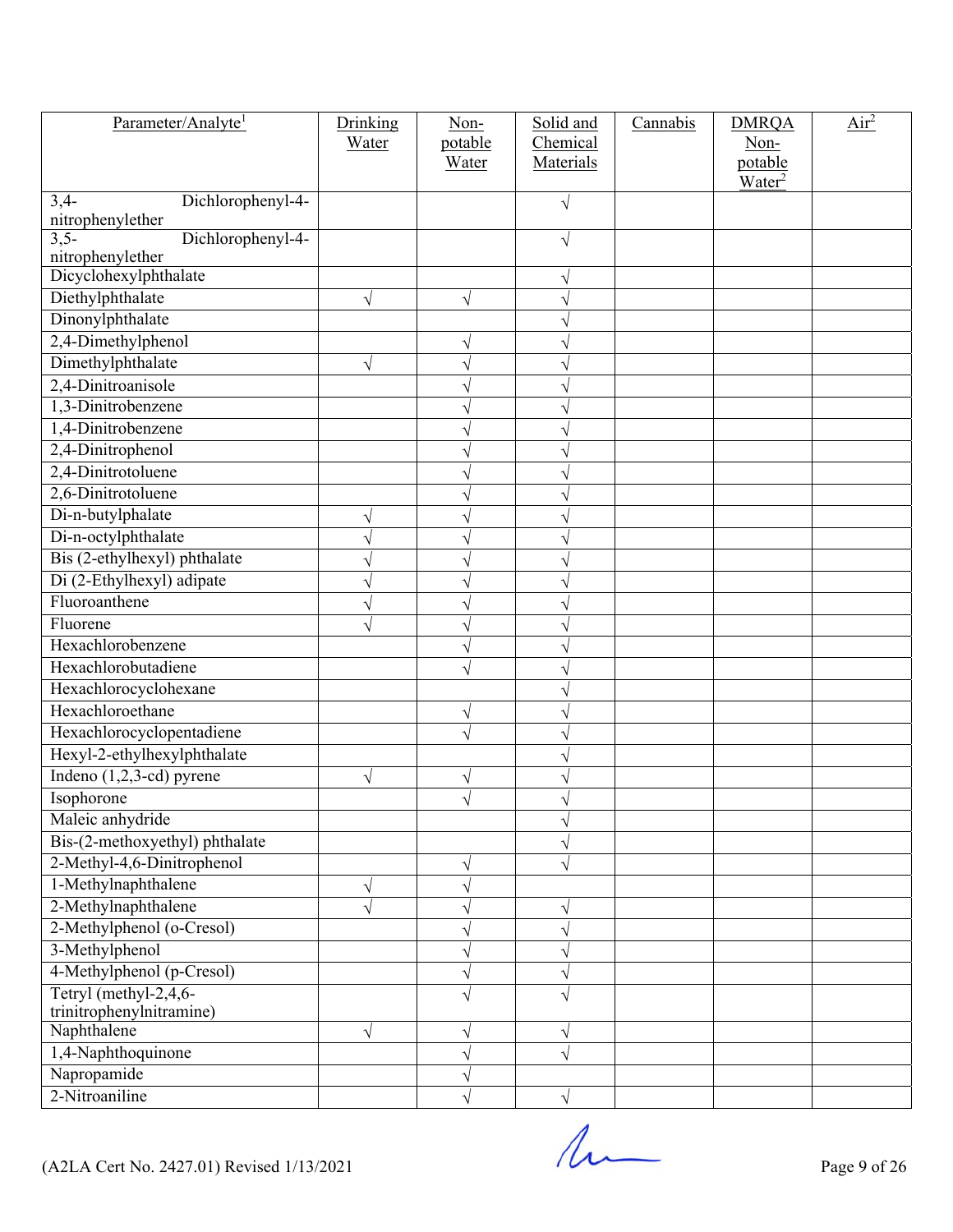| Parameter/Analyte <sup>1</sup>               | Drinking  | Non-             | Solid and             | Cannabis | <b>DMRQA</b>                  | Air <sup>2</sup> |
|----------------------------------------------|-----------|------------------|-----------------------|----------|-------------------------------|------------------|
|                                              | Water     | potable<br>Water | Chemical<br>Materials |          | Non-                          |                  |
|                                              |           |                  |                       |          | potable<br>Water <sup>2</sup> |                  |
| 3-Nitroaniline                               |           | V                |                       |          |                               |                  |
| 4-Nitroaniline                               |           | V                |                       |          |                               |                  |
| Nitrobenzene                                 |           |                  |                       |          |                               |                  |
| Nitroguanidine                               |           | V                |                       |          |                               |                  |
| 2-Nitrophenol                                |           | V                |                       |          |                               |                  |
| 3-Nitrophenol                                |           |                  |                       |          |                               |                  |
| 4-Nitrophenol                                |           | V                |                       |          |                               |                  |
| 4-Nitrophenylphenylether                     |           |                  |                       |          |                               |                  |
| N-Nitrosodinpropylamine                      |           | V                |                       |          |                               |                  |
| N-Nitrosodimethylamine                       |           | V                |                       |          |                               |                  |
| N-Nitrosodiphenylamine                       |           | V                |                       |          |                               |                  |
| N-Nitrosodiethylamine                        |           |                  |                       |          |                               |                  |
| N-Nitroso-di-n-propylamine                   |           | V                |                       |          |                               |                  |
| 2,2'-Oxybis(1-Chloropropane)                 |           |                  |                       |          |                               |                  |
| Pentachlorobenzene                           |           |                  |                       |          |                               |                  |
| Pentachlorohexane                            |           | V                |                       |          |                               |                  |
| Pentachloronitrobenzene                      |           |                  |                       | V        |                               |                  |
| Pentachlorophenol                            |           |                  |                       |          |                               |                  |
| Phenanthrene                                 | V         | V                |                       |          |                               |                  |
| Phenol                                       |           | V                |                       |          |                               |                  |
| Pronamide                                    |           | V                |                       |          |                               |                  |
| Pyrene                                       | $\sqrt{}$ | V                | V                     |          |                               |                  |
| Pyridine                                     |           | V                |                       |          |                               |                  |
| 1,2,3,4-Tetrachlorobenzene                   |           |                  |                       |          |                               |                  |
| 1,2,3,5-Tetrachlorobenzene                   |           | V                |                       |          |                               |                  |
| 1,2,4,5-Tetrachlorobenzene                   |           | V                |                       |          |                               |                  |
| 2,3,4,5-Tetrachlorophenol                    |           |                  |                       |          |                               |                  |
| 2,3,4,6-Tetrachlorophenol                    |           | V                |                       |          |                               |                  |
| 2,3,5,6-Tetrachlorophenol                    |           |                  |                       |          |                               |                  |
| 1,2,4-Trichlorobenzene                       |           | V                |                       |          |                               |                  |
| 1,3,5-Trichlorobenzene                       |           | V                |                       |          |                               |                  |
| 2,4,5-Trichlorophenol                        |           | V                |                       |          |                               |                  |
| 2,4,6-Trichlorophenol                        |           | V                |                       |          |                               |                  |
| 2,3,4-Trichlorophenyl-4-                     |           |                  |                       |          |                               |                  |
| nitrophenylether                             |           |                  |                       |          |                               |                  |
| 2,3,5-Trichlorophenyl-4-                     |           |                  | V                     |          |                               |                  |
| nitrophenylether                             |           |                  |                       |          |                               |                  |
| 2,3,6-Trichlorophenyl-4-                     |           |                  | V                     |          |                               |                  |
| nitrophenylether<br>2,4,5-Trichlorophenyl-4- |           |                  |                       |          |                               |                  |
| nitrophenylether                             |           |                  | V                     |          |                               |                  |
| 2,4,6-Trichlorophenyl-4-                     |           |                  | V                     |          |                               |                  |
| nitrophenylether                             |           |                  |                       |          |                               |                  |

 $($ A2LA Cert No. 2427.01) Revised 1/13/2021 Page 10 of 26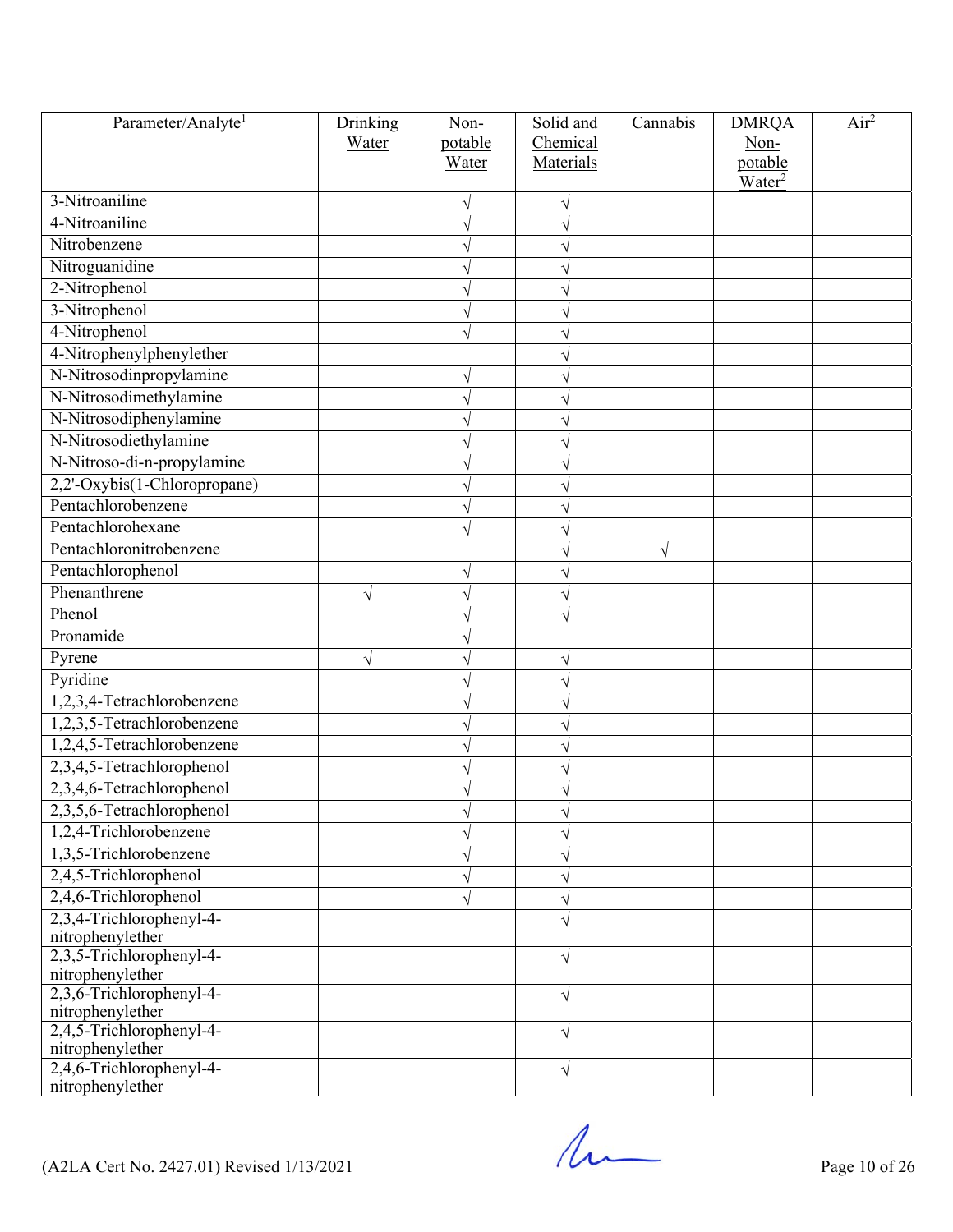| Parameter/Analyte <sup>1</sup>              | Drinking  | Non-           | Solid and | Cannabis | <b>DMRQA</b>                  | Air <sup>2</sup> |
|---------------------------------------------|-----------|----------------|-----------|----------|-------------------------------|------------------|
|                                             | Water     | potable        | Chemical  |          | Non-                          |                  |
|                                             |           | Water          | Materials |          | potable<br>Water <sup>2</sup> |                  |
| 3,4,5-Trichlorophenyl-4-                    |           |                | $\sqrt{}$ |          |                               |                  |
| nitrophenylether                            |           |                |           |          |                               |                  |
| 1,3,5-Trinitrobenzene                       |           | V              | V         |          |                               |                  |
| 2-Amino-4,6-dinitrotoluene                  |           | $\sqrt{}$      |           |          |                               |                  |
| 4-Amino-2,6-dinitrotoluene                  |           | N              |           |          |                               |                  |
| 1-Chloro-2,4-dinitrobenzene                 |           | V              |           |          |                               |                  |
| 1-Chloro-4-nitrobenzene                     |           | V              |           |          |                               |                  |
| 4-Chloro-3-nitrotoluene                     |           | V              |           |          |                               |                  |
| 3,5-Dichloronitrobenzene                    |           | V              |           |          |                               |                  |
| Dinitramine                                 |           | $\sqrt{}$      |           |          |                               |                  |
| 3,5-Dinitroaniline                          |           |                |           |          |                               |                  |
| Pentaerythritoltetranitrate                 |           | $\sqrt{}$      |           |          |                               |                  |
| RDX (hexahydro-1,3,5-trinitro-1,3,5-        |           | V              |           |          |                               |                  |
| triazine)<br>Hydrazine                      |           |                |           |          |                               |                  |
| 1,2-Naphthoquinone                          |           |                |           |          |                               |                  |
| Nitroglycerin                               |           | V              | V         |          |                               |                  |
| 2-Nitrotoluene                              |           | V              |           |          |                               |                  |
| 3-Nitrotoluene                              |           | V              |           |          |                               |                  |
| 4-Nitrotoluene                              |           | V              |           |          |                               |                  |
| HMX (Octahydro-1,3,5,7-tetranitro-          |           | $\sqrt{}$<br>V |           |          |                               |                  |
| 1,3,5,7-tetrazocine)                        |           |                |           |          |                               |                  |
| o-Toluidene                                 |           | V              | V         |          |                               |                  |
| 2,3,7,8-Tetrachloro-dibenzodioxin           | $\sqrt{}$ |                |           |          |                               |                  |
| 2,3,4,5-Tetrachloronitrobenzene             |           |                |           |          |                               |                  |
| 2,4,6 Trichloronitrobenzene                 |           |                |           |          |                               |                  |
| 2,4,6-Trinitrotoluene                       |           | $\sqrt{}$      |           |          |                               |                  |
| Trifluralin (Treflan)                       |           | V              |           |          |                               |                  |
| <b>Organic Disinfection By-Products</b>     |           |                |           |          |                               |                  |
|                                             |           |                |           |          |                               |                  |
| Chloral Hydrate                             | V         |                |           |          |                               |                  |
| <b>Bromochloroacetic Acid</b>               |           |                |           |          |                               |                  |
| Dibromoacetic Acid                          |           |                |           |          |                               |                  |
| Dichloroacetic Acid                         |           |                |           |          |                               |                  |
| Monobromoacetic Acid                        |           |                |           |          |                               |                  |
| Monochloroacetic Acid                       | V         |                |           |          |                               |                  |
| Trichloroacetic Acid                        | V         |                |           |          |                               |                  |
|                                             |           |                |           |          |                               |                  |
| <b>PFAS</b>                                 |           |                |           |          |                               |                  |
| Per- & Polyfluoroalkyl Substances<br>(PFAS) | $\sqrt{}$ | $\sqrt{ }$     | $\sqrt{}$ |          |                               |                  |

 $($ A2LA Cert No. 2427.01) Revised 1/13/2021 Page 11 of 26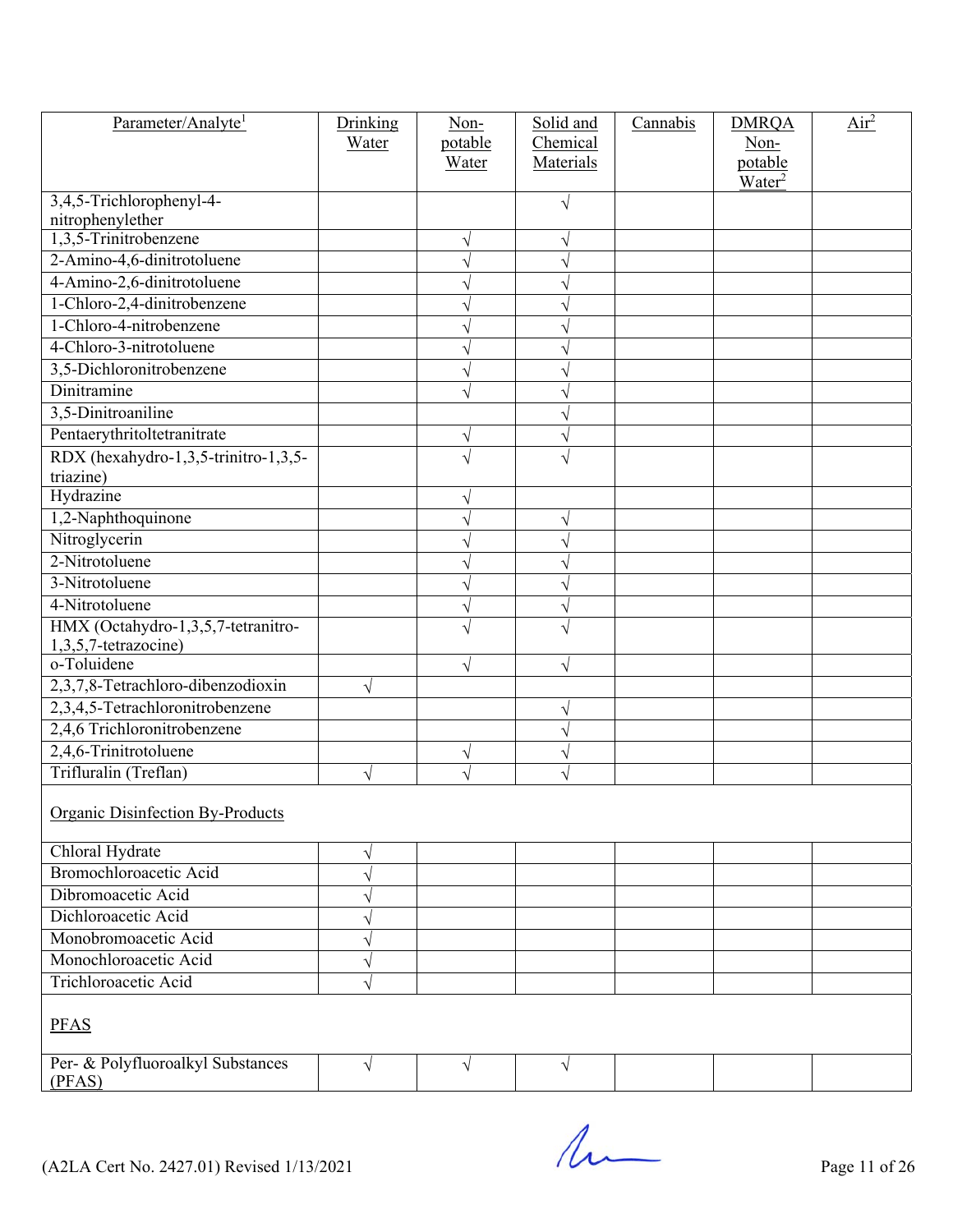| Parameter/Analyte <sup>1</sup>    | Drinking<br>Water | Non-<br>potable<br>Water | Solid and<br>Chemical<br>Materials | Cannabis  | <b>DMRQA</b><br>Non-<br>potable<br>Water <sup>2</sup> | $\overline{\text{Air}^2}$ |  |  |  |
|-----------------------------------|-------------------|--------------------------|------------------------------------|-----------|-------------------------------------------------------|---------------------------|--|--|--|
| Polychlorinated biphenyl (PCBs)   |                   |                          |                                    |           |                                                       |                           |  |  |  |
| <b>Total PCBs</b>                 | V                 | V                        | V                                  |           |                                                       |                           |  |  |  |
| PCB Congeners (BZ 2-209)          |                   | $\sqrt{2}$               | N                                  |           |                                                       |                           |  |  |  |
| PCBs as decachlorobiphenyl        | $\sqrt{}$         | $\sqrt{}$                | V                                  |           |                                                       |                           |  |  |  |
| <b>PCB</b> Aroclor Identification | $\sqrt{}$         | $\sqrt{}$                | ٦                                  |           |                                                       |                           |  |  |  |
| Aroclor 1016                      |                   | N                        |                                    |           |                                                       |                           |  |  |  |
| Aroclor 1221                      | V                 | $\sqrt{}$                |                                    |           |                                                       |                           |  |  |  |
| Aroclor 1232                      | V                 | $\sqrt{}$                |                                    |           |                                                       |                           |  |  |  |
| Aroclor 1242                      |                   | N                        |                                    |           |                                                       |                           |  |  |  |
| Aroclor 1248                      | V                 | $\sqrt{}$                |                                    |           |                                                       |                           |  |  |  |
| Aroclor 1254                      | $\sqrt{}$         | $\sqrt{}$                | V                                  |           |                                                       |                           |  |  |  |
| Aroclor 1260                      |                   | ٦                        |                                    |           |                                                       |                           |  |  |  |
| Aroclor 1016/1242                 | $\sqrt{}$         | $\sqrt{}$                | $\sqrt{}$                          |           |                                                       |                           |  |  |  |
|                                   |                   |                          |                                    |           |                                                       |                           |  |  |  |
| PCBs in Oil<br>Aroclor 1016       |                   |                          |                                    |           |                                                       |                           |  |  |  |
| Aroclor 1221                      |                   | $\sqrt{}$                | $\sqrt{}$                          |           |                                                       |                           |  |  |  |
| Aroclor 1232                      |                   |                          |                                    |           |                                                       |                           |  |  |  |
| Aroclor 1242                      |                   | $\sqrt{}$                | $\sqrt{}$                          |           |                                                       |                           |  |  |  |
| Aroclor 1248                      |                   |                          |                                    |           |                                                       |                           |  |  |  |
| Aroclor 1254                      |                   | $\sqrt{ }$               | V                                  |           |                                                       |                           |  |  |  |
| Aroclor 1260                      |                   | $\sqrt{}$                | $\sqrt{}$                          |           |                                                       |                           |  |  |  |
|                                   |                   |                          |                                    |           |                                                       |                           |  |  |  |
| Carbamates & Vidate               |                   |                          |                                    |           |                                                       |                           |  |  |  |
| Aldicarb                          | V                 | $\sqrt{}$                |                                    | $\sqrt{}$ |                                                       |                           |  |  |  |
| Aldicarb sulfone                  | V                 | V                        |                                    |           |                                                       |                           |  |  |  |
| Aldicarb sulfoxide                | Ν                 | V                        |                                    |           |                                                       |                           |  |  |  |
| Carbaryl                          | $\sqrt{}$         | $\sqrt{}$                |                                    |           |                                                       |                           |  |  |  |
| Carbofuran                        |                   | ٦                        |                                    |           |                                                       |                           |  |  |  |
| Dioxacarb                         |                   | $\sqrt{}$                | $\sqrt{}$                          |           |                                                       |                           |  |  |  |
| 3-Hydroxycarbofuran               | $\sqrt{}$         | V                        |                                    |           |                                                       |                           |  |  |  |
| Methomyl                          | V                 | ٦                        | V                                  | V         |                                                       |                           |  |  |  |
| Oxamyl (Vydate)                   | $\sqrt{}$         | $\sqrt{}$                | $\overline{\sqrt{2}}$              | $\sqrt{}$ |                                                       |                           |  |  |  |
| Propoxur                          |                   | V                        |                                    |           |                                                       |                           |  |  |  |
| Methiocarb                        | V                 | ٦                        |                                    | $\sqrt{}$ |                                                       |                           |  |  |  |
| Baygon                            | $\sqrt{}$         | $\sqrt{}$                |                                    |           |                                                       |                           |  |  |  |
| Diuron                            |                   | V                        | V                                  |           |                                                       |                           |  |  |  |
| Promecarb                         |                   | ٦                        | V                                  |           |                                                       |                           |  |  |  |
| Propham                           |                   | $\sqrt{}$                |                                    |           |                                                       |                           |  |  |  |

 $($ A2LA Cert No. 2427.01) Revised 1/13/2021 Page 12 of 26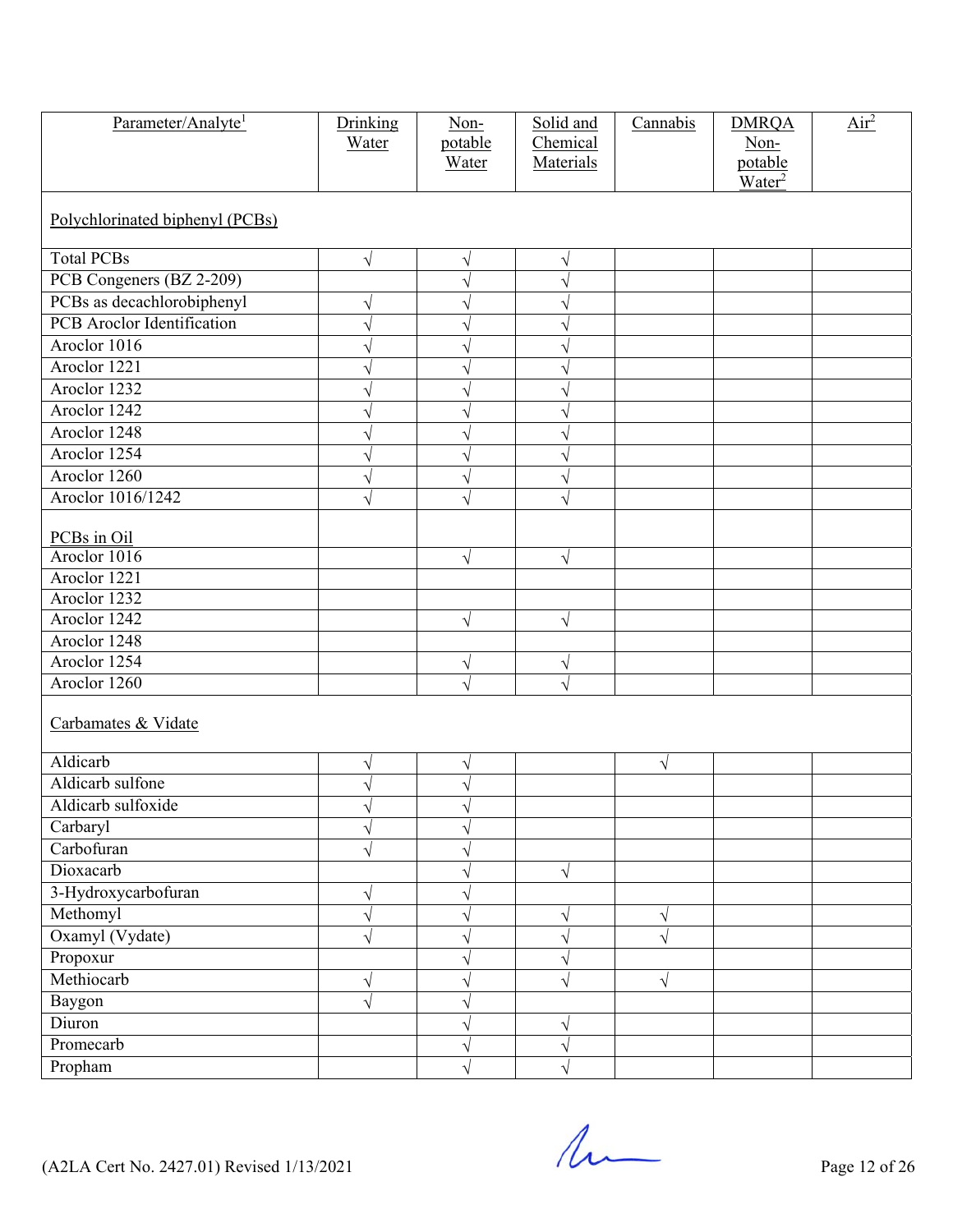| Parameter/Analyte <sup>1</sup> | Drinking<br>Water | Non-<br>potable<br>Water | Solid and<br>Chemical<br>Materials | Cannabis              | <b>DMRQA</b><br>Non-<br>potable | $\overline{Air}^2$ |
|--------------------------------|-------------------|--------------------------|------------------------------------|-----------------------|---------------------------------|--------------------|
| Pesticides                     |                   |                          |                                    |                       | $\overline{\text{Water}^2}$     |                    |
| Abamectin                      |                   |                          |                                    | V                     |                                 |                    |
| Acephate                       |                   |                          |                                    | V                     |                                 |                    |
| Acequinocyl                    |                   |                          |                                    | V                     |                                 |                    |
| Acetamiprid                    |                   |                          |                                    | $\sqrt{}$             |                                 |                    |
| Alachlor                       | V                 | N                        | V                                  |                       |                                 |                    |
| Aldrin                         | $\sqrt{}$         | $\sqrt{}$                | V                                  |                       |                                 |                    |
| Alpha-BHC                      |                   | $\sqrt{}$                | V                                  |                       |                                 |                    |
| Alpha-Chlordane                |                   | $\sqrt{}$                | V                                  |                       |                                 |                    |
| Ametryn                        |                   | V                        | V                                  |                       |                                 |                    |
| Ancymidol                      |                   |                          |                                    | $\sqrt{}$             |                                 |                    |
| Anilazine                      |                   | N                        | V                                  |                       |                                 |                    |
| Atraton                        |                   | $\sqrt{}$                | V                                  |                       |                                 |                    |
| Atrazine                       | $\sqrt{}$         | $\sqrt{}$                | V                                  |                       |                                 |                    |
| Azinphos-Methyl (Guthion)      |                   | $\sqrt{}$                | $\overline{\sqrt{2}}$              |                       |                                 |                    |
| Azoxystrobin                   |                   |                          |                                    | $\sqrt{ }$            |                                 |                    |
| Beta-BHC                       |                   | $\sqrt{ }$               | V                                  |                       |                                 |                    |
| Delta-BHC                      |                   | $\sqrt{}$                | $\sqrt{}$                          |                       |                                 |                    |
| Gamma-BHC (Lindane)            |                   | $\sqrt{}$                | $\sqrt{}$                          |                       |                                 |                    |
| Bifenazate                     |                   |                          |                                    | V                     |                                 |                    |
| Bifenthrin                     |                   |                          |                                    | V                     |                                 |                    |
| Boscalid                       |                   |                          |                                    | $\overline{\sqrt{2}}$ |                                 |                    |
| <b>Bromacil</b>                | $\sqrt{}$         | V                        | V                                  |                       |                                 |                    |
| Brominal (Bromoxynil)          |                   | $\sqrt{}$                | $\sqrt{2}$                         |                       |                                 |                    |
| Butachlor                      | $\sqrt{}$         | $\sqrt{}$                | $\sqrt{}$                          |                       |                                 |                    |
| Butylate                       |                   | V                        | V                                  |                       |                                 |                    |
| Captan                         |                   |                          |                                    | $\sqrt{ }$            |                                 |                    |
| Carbaryl                       | $\sqrt{}$         | $\sqrt{}$                | V                                  | $\sqrt{}$             |                                 |                    |
| Carbofuran                     |                   | V                        | V                                  | V                     |                                 |                    |
| Carbophenothion                |                   | $\sqrt{}$                | $\sqrt{}$                          |                       |                                 |                    |
| Chlorantraniliprole            |                   |                          |                                    | $\sqrt{}$             |                                 |                    |
| Chlordane (technical)          | $\sqrt{}$         | $\sqrt{}$                | $\sqrt{}$                          | V                     |                                 |                    |
| Beta-Chlordane                 |                   | V                        | N                                  |                       |                                 |                    |
| Chlorfenapyr                   |                   |                          |                                    | V                     |                                 |                    |
| Chlormequat chloride           |                   |                          |                                    | $\sqrt{}$             |                                 |                    |
| Chloropropham                  |                   | $\sqrt{ }$               | V                                  |                       |                                 |                    |
| Chlorothalonil                 | $\sqrt{}$         | $\sqrt{}$                | $\sqrt{}$                          |                       |                                 |                    |
| Chlorpyrifos                   |                   | $\sqrt{}$                | $\sqrt{}$                          | $\sqrt{}$             |                                 |                    |
| Clofentezine                   |                   |                          |                                    | V                     |                                 |                    |
| Coumaphos                      |                   |                          |                                    | $\sqrt{}$             |                                 |                    |
| Cyanazine                      |                   | $\sqrt{ }$               | $\sqrt{}$                          |                       |                                 |                    |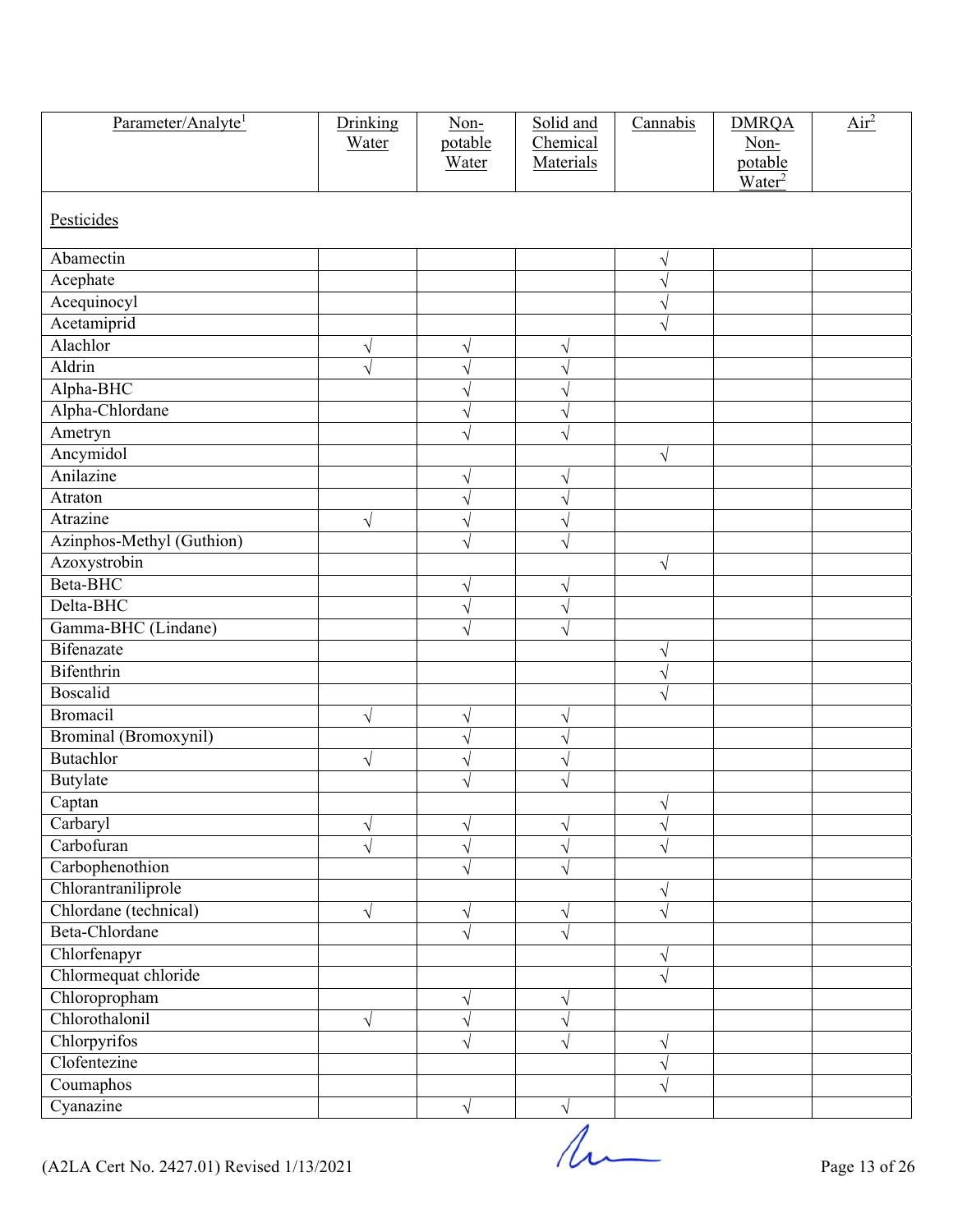| Parameter/Analyte <sup>1</sup>     | Drinking  | Non-      | Solid and | Cannabis  | <b>DMRQA</b>       | $\overline{Air}^2$ |
|------------------------------------|-----------|-----------|-----------|-----------|--------------------|--------------------|
|                                    | Water     | potable   | Chemical  |           | Non-               |                    |
|                                    |           | Water     | Materials |           | potable            |                    |
| Cyfluthrin                         |           |           |           | $\sqrt{}$ | Water <sup>2</sup> |                    |
| Cypermethrin                       |           |           |           | V         |                    |                    |
| Daminozide                         |           |           |           |           |                    |                    |
| DDD(4,4)                           |           | $\sqrt{}$ | V         |           |                    |                    |
| DDE(4,4)                           |           | $\sqrt{}$ |           |           |                    |                    |
| DDT(4,4)                           |           | V         |           |           |                    |                    |
| Deethyl atrazine                   |           | V         |           |           |                    |                    |
| Demeton-o                          |           | V         |           |           |                    |                    |
| Demeton-s                          |           | V         |           |           |                    |                    |
| Diamino atrazine                   |           | V         |           |           |                    |                    |
| Diazinon                           |           | $\sqrt{}$ |           | $\sqrt{}$ |                    |                    |
| Dieldrin                           | V         | $\sqrt{}$ |           |           |                    |                    |
| Dimethoate                         |           | $\sqrt{}$ |           | V         |                    |                    |
| Dimethomorph                       |           |           |           | $\sqrt{}$ |                    |                    |
| Dioxathion                         |           | $\sqrt{}$ |           |           |                    |                    |
| Diuron                             |           | $\sqrt{}$ | V         |           |                    |                    |
| Dimethoate                         |           |           |           |           |                    |                    |
| Disulfoton                         | V         | V         |           |           |                    |                    |
| Diuron                             |           | V         |           |           |                    |                    |
| Dichlorvos                         |           | V         |           |           |                    |                    |
| Disulfoton                         |           | V         |           | $\sqrt{}$ |                    |                    |
| Endosulfan I                       |           | V         |           |           |                    |                    |
| Endosulfan II                      |           | V         |           |           |                    |                    |
| Endosulfan sulfate                 |           | V         |           |           |                    |                    |
| Endrin                             |           | V         |           |           |                    |                    |
| Endrin aldehyde                    | $\sqrt{}$ | $\sqrt{}$ |           |           |                    |                    |
| Endrin ketone                      |           | $\sqrt{}$ |           |           |                    |                    |
| EPTC (Eptam, s-ethyl-dipropyl thio |           | V         |           |           |                    |                    |
| carbamate)                         |           | V         |           |           |                    |                    |
| Ention                             |           | $\sqrt{}$ | V         |           |                    |                    |
| Ethephon                           |           |           |           | $\sqrt{}$ |                    |                    |
| Ethoprop                           |           | $\sqrt{}$ | $\sqrt{}$ |           |                    |                    |
| Ethoprophos                        |           |           |           | $\sqrt{}$ |                    |                    |
| Etofenprox                         |           |           |           | V         |                    |                    |
| Etoxazole                          |           |           |           | V         |                    |                    |
| Famphur                            |           | $\sqrt{}$ | $\sqrt{}$ |           |                    |                    |
| Fenhexamid                         |           |           |           | V         |                    |                    |
| Fenoxycarb                         |           |           |           | V         |                    |                    |
| Fenpyroximate                      |           |           |           | $\sqrt{}$ |                    |                    |
| Fenuron                            |           | $\sqrt{}$ | $\sqrt{}$ |           |                    |                    |
| Fipronil                           |           |           |           | V         |                    |                    |
| Flonicamid                         |           |           |           | $\sqrt{}$ |                    |                    |

 $($ A2LA Cert No. 2427.01) Revised 1/13/2021 Page 14 of 26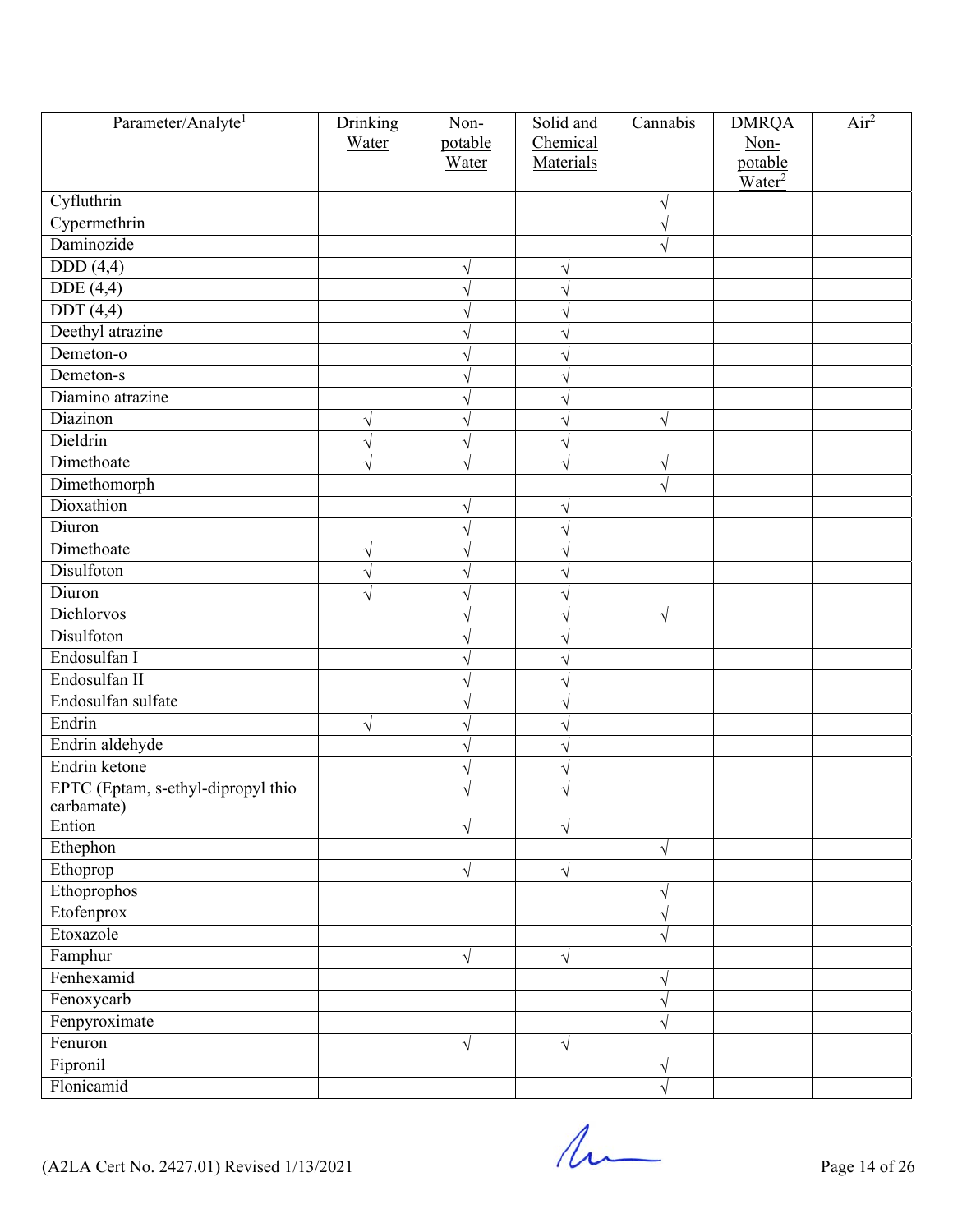| Parameter/Analyte <sup>1</sup>       | Drinking              | Non-                  | Solid and | Cannabis  | <b>DMRQA</b>       | Air <sup>2</sup> |
|--------------------------------------|-----------------------|-----------------------|-----------|-----------|--------------------|------------------|
|                                      | Water                 | potable               | Chemical  |           | Non-               |                  |
|                                      |                       | Water                 | Materials |           | potable            |                  |
| Fludioxonil                          |                       |                       |           | $\sqrt{}$ | Water <sup>2</sup> |                  |
| Fluometuron                          |                       | V                     |           |           |                    |                  |
| Fonophos                             |                       | V                     |           |           |                    |                  |
| Gamma-Chlordane                      |                       | $\sqrt{}$             |           |           |                    |                  |
| Heptachlor                           | V                     | V                     |           |           |                    |                  |
| Heptachlor Epoxide (beta)            | N                     | $\boldsymbol{\gamma}$ |           |           |                    |                  |
| Hexachlorobenzene                    | V                     | V                     |           |           |                    |                  |
| Hexachlorocyclopentadiene            | $\sqrt{}$             | $\sqrt{}$             |           |           |                    |                  |
| Hexazinone                           |                       | V                     |           |           |                    |                  |
| Hexythiazox                          |                       |                       |           | $\sqrt{}$ |                    |                  |
| 3-Hydroxycarbofuran                  |                       | V                     | V         |           |                    |                  |
| Imazalil                             |                       |                       |           |           |                    |                  |
| Imidacloprid                         |                       |                       |           | V         |                    |                  |
| Kresoxim-methyl                      |                       |                       |           | $\sqrt{}$ |                    |                  |
| Linuron (Lorox)                      |                       | V                     | V         |           |                    |                  |
| Malathion                            |                       | $\sqrt{ }$            |           | $\sqrt{}$ |                    |                  |
| Metalaxyl                            |                       |                       |           |           |                    |                  |
| Methoxychlor                         | N                     | V                     |           |           |                    |                  |
| Methyl parathion (Parathion, methyl) |                       | $\sqrt{}$             |           | $\sqrt{}$ |                    |                  |
| Metolachlor                          | V                     | V                     |           |           |                    |                  |
| Metribuzin                           | $\overline{\sqrt{2}}$ | V                     |           |           |                    |                  |
| Mevinphos                            |                       |                       |           | V         |                    |                  |
| <b>MGK-264</b>                       |                       |                       |           |           |                    |                  |
| Molinate (Odram)                     | $\sqrt{}$             | V                     | V         |           |                    |                  |
| Monuron                              |                       | $\sqrt{}$             | $\sqrt{}$ |           |                    |                  |
| Myclobutanil                         |                       |                       |           | $\sqrt{}$ |                    |                  |
| Naled                                |                       |                       |           |           |                    |                  |
| Neburon                              |                       | V                     | V         |           |                    |                  |
| Oxamyl                               |                       |                       |           | V         |                    |                  |
| Paclobutrazol                        |                       |                       |           | $\sqrt{}$ |                    |                  |
| Parathion, ethyl                     |                       | $\sqrt{}$             | $\sqrt{}$ |           |                    |                  |
| Permethrins, Total                   |                       |                       |           | $\sqrt{}$ |                    |                  |
| Phorate                              |                       | V                     | V         |           |                    |                  |
| Phosmet (Imidan)                     |                       | $\sqrt{}$             |           | V         |                    |                  |
| Piperonyl Butoxide                   |                       |                       |           | V         |                    |                  |
| Prallethrin                          |                       |                       |           | V         |                    |                  |
| Promecarb                            |                       | $\sqrt{}$             | $\sqrt{}$ |           |                    |                  |
| Prometon                             | V                     | V                     |           |           |                    |                  |
| Prometryn                            | $\sqrt{}$             | V                     |           |           |                    |                  |
| Propachlor                           |                       | V                     |           |           |                    |                  |
| Propazine                            |                       | $\sqrt{ }$            |           |           |                    |                  |
| Propham                              |                       | $\sqrt{}$             |           |           |                    |                  |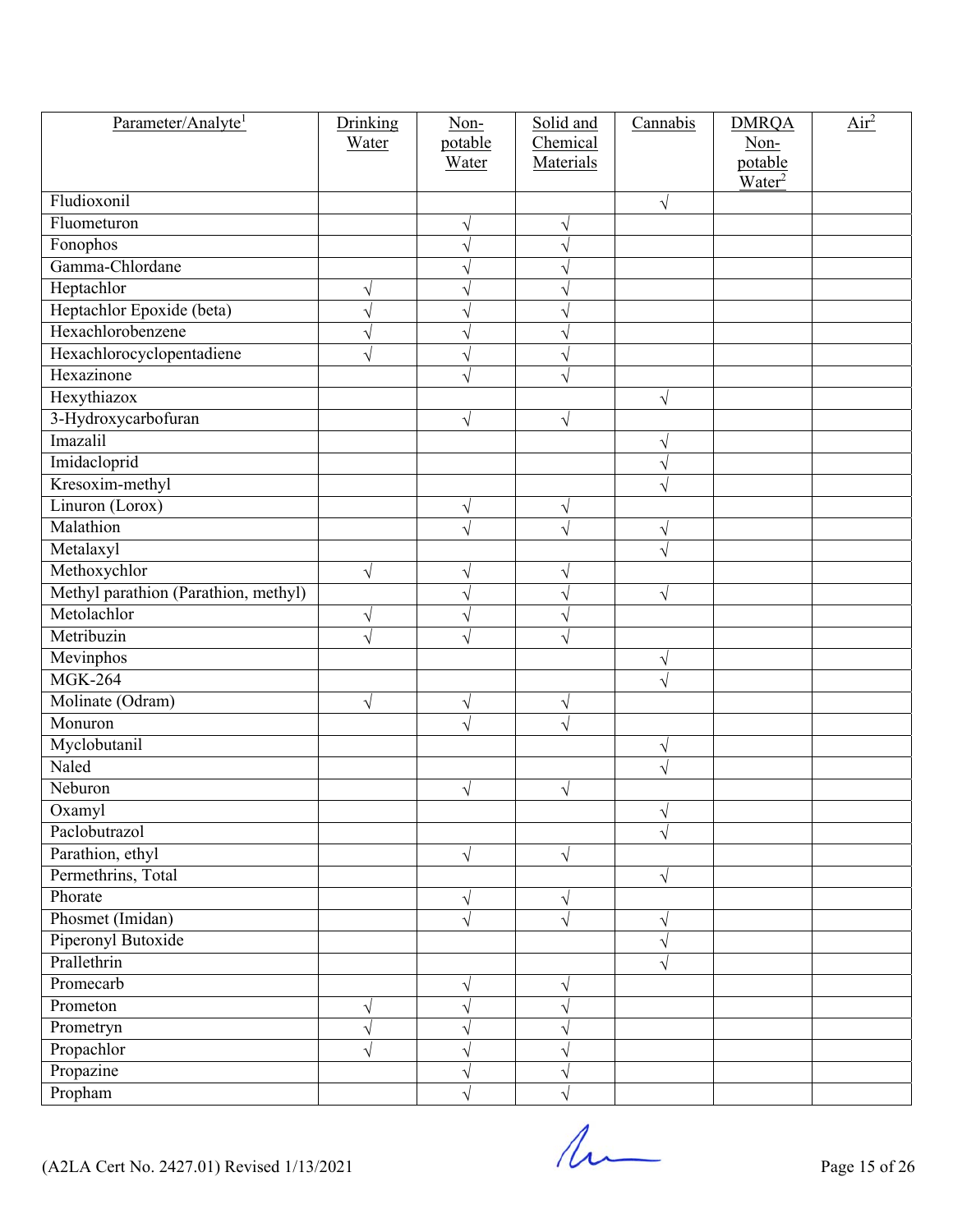| Parameter/Analyte <sup>1</sup>                    | Drinking  | Non-             | Solid and<br>Chemical | Cannabis  | <b>DMRQA</b>       | $\overline{\text{Air}^2}$ |
|---------------------------------------------------|-----------|------------------|-----------------------|-----------|--------------------|---------------------------|
|                                                   | Water     | potable<br>Water | Materials             |           | Non-<br>potable    |                           |
|                                                   |           |                  |                       |           | Water <sup>2</sup> |                           |
| Propiconazole                                     |           |                  |                       | V         |                    |                           |
| Propoxur                                          |           |                  |                       | $\sqrt{}$ |                    |                           |
| Propozur                                          |           | $\sqrt{}$        | $\sqrt{}$             |           |                    |                           |
| Pyrethrins, Total                                 |           |                  |                       | $\sqrt{}$ |                    |                           |
| Pyridaben                                         |           |                  |                       | $\sqrt{}$ |                    |                           |
| Ronnel                                            |           | V                |                       |           |                    |                           |
| Siduron                                           |           | $\sqrt{ }$       | V                     |           |                    |                           |
| Simazine                                          | $\sqrt{}$ | $\sqrt{}$        |                       |           |                    |                           |
| Spinetoram                                        |           |                  |                       | V         |                    |                           |
| Spinosad                                          |           |                  |                       | V         |                    |                           |
| Spiromesifen                                      |           |                  |                       | V         |                    |                           |
| Spirotetramat                                     |           |                  |                       |           |                    |                           |
| Spiroxamine                                       |           |                  |                       | $\sqrt{}$ |                    |                           |
| Stirophos                                         |           | $\sqrt{}$        | V                     |           |                    |                           |
| Sulfotepp                                         |           | V                |                       |           |                    |                           |
| Tebuconazole                                      |           |                  |                       | $\sqrt{}$ |                    |                           |
| Tebuthiuron                                       |           | $\sqrt{}$        | V                     |           |                    |                           |
| Terbacil                                          |           | $\sqrt{}$        |                       |           |                    |                           |
| Terbufos                                          |           | $\sqrt{}$        |                       |           |                    |                           |
| Thiacloprid                                       |           |                  |                       | $\sqrt{}$ |                    |                           |
| Thiamethoxam                                      |           |                  |                       | $\sqrt{}$ |                    |                           |
| Thiobencarb                                       | $\sqrt{}$ | $\sqrt{}$        | V                     |           |                    |                           |
| Toxaphene                                         | $\sqrt{}$ | $\sqrt{}$        |                       |           |                    |                           |
| Trifloxystrobin                                   |           |                  |                       | $\sqrt{}$ |                    |                           |
| Herbicides                                        |           |                  |                       |           |                    |                           |
| Acifluorfen                                       | $\sqrt{}$ | $\sqrt{}$        | V                     |           |                    |                           |
| Bentazon                                          | $\sqrt{}$ | $\sqrt{ }$       |                       |           |                    |                           |
| Chloramden                                        | V         | V                |                       |           |                    |                           |
| $2,4-D$                                           |           | V                |                       |           |                    |                           |
| Dacthal (DCPA)                                    |           | V                |                       |           |                    |                           |
| Dalapon                                           |           | V                |                       |           |                    |                           |
| $2,4$ -DB                                         |           | V                |                       |           |                    |                           |
| Dicamba                                           |           | V                |                       |           |                    |                           |
| 3,5-Dichlorobenzoic Acid                          |           | V                |                       |           |                    |                           |
| 2,4-DP (Dichlorprop)                              | V         | $\sqrt{}$        |                       |           |                    |                           |
| Dinoseb (2-sec-butyl-4,6-<br>dinitrophenol, DNBP) | V         | V                |                       |           |                    |                           |
| Diquat                                            | V         |                  |                       |           |                    |                           |
| Endothall                                         |           |                  |                       |           |                    |                           |
| Glyphosate                                        | V         |                  |                       |           |                    |                           |
| 5-Hydroxydicamba                                  | $\sqrt{}$ |                  |                       |           |                    |                           |

 $($ A2LA Cert No. 2427.01) Revised 1/13/2021 Page 16 of 26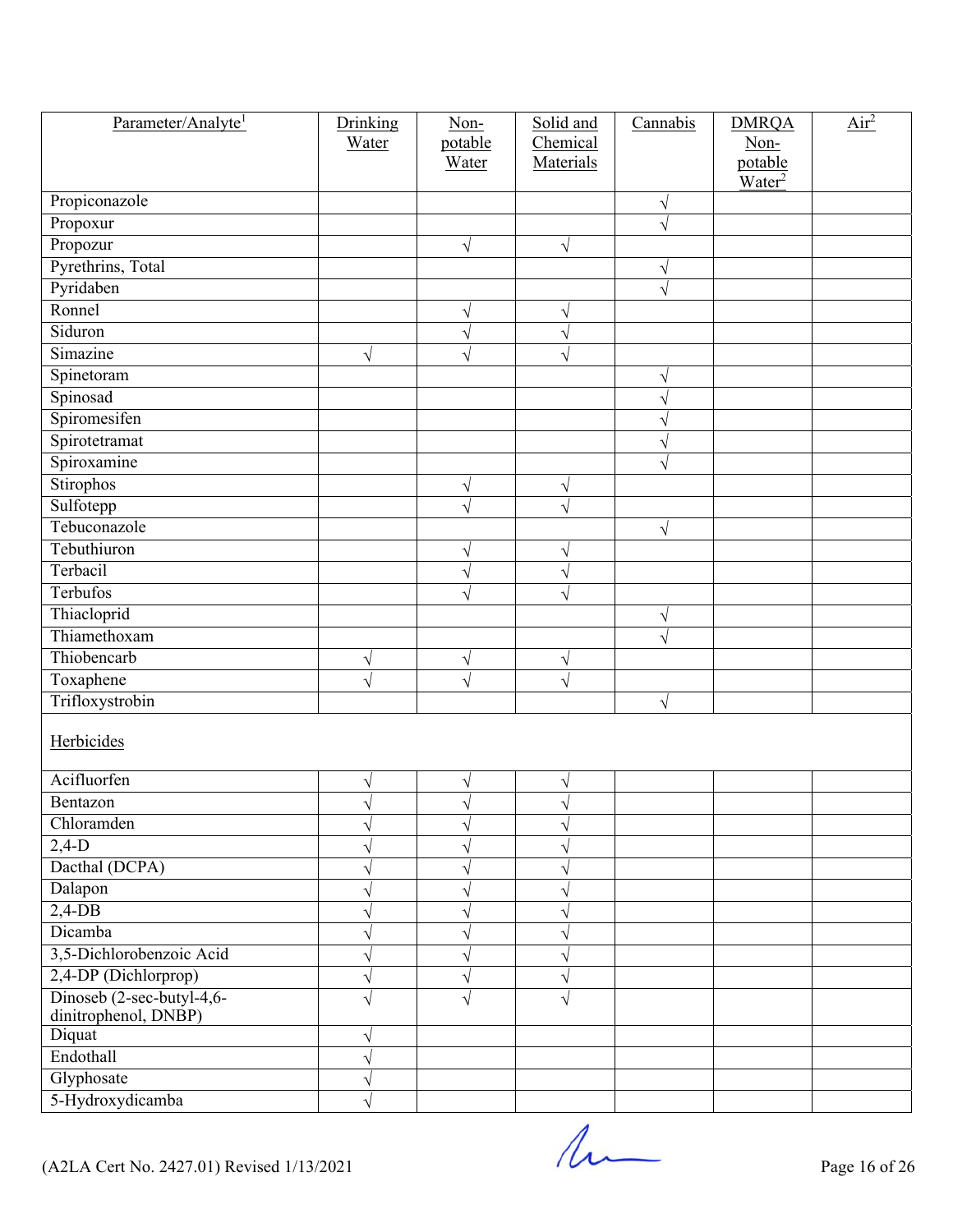| Parameter/Analyte <sup>1</sup>       | Drinking | Non-      | Solid and | Cannabis | <b>DMRQA</b>       | Air <sup>2</sup> |  |  |  |
|--------------------------------------|----------|-----------|-----------|----------|--------------------|------------------|--|--|--|
|                                      | Water    | potable   | Chemical  |          | Non-               |                  |  |  |  |
|                                      |          | Water     | Materials |          | potable            |                  |  |  |  |
| Paraquat                             |          |           |           |          | Water <sup>2</sup> |                  |  |  |  |
| Pentachlorophenol                    |          | V         |           |          |                    |                  |  |  |  |
| Picloram                             |          | $\sqrt{}$ |           |          |                    |                  |  |  |  |
| $2,4,5$ -TP (Silvex)                 |          | V         |           |          |                    |                  |  |  |  |
| $2,4,5-T$                            |          | V         |           |          |                    |                  |  |  |  |
| 4-Nitrophenol                        |          |           |           |          |                    |                  |  |  |  |
| <b>MCPA</b>                          |          | V         |           |          |                    |                  |  |  |  |
| <b>MCPP</b>                          |          | V         |           |          |                    |                  |  |  |  |
|                                      |          |           |           |          |                    |                  |  |  |  |
| Petroleum Hydrocarbons/ UST Analytes |          |           |           |          |                    |                  |  |  |  |
| Diesel range organics (DRO)          |          | $\sqrt{}$ | V         |          |                    |                  |  |  |  |
| Gasoline range organics<br>(GRO)     |          | V         |           |          |                    |                  |  |  |  |
| $>C10 - C12$ Alliphatic Hydrocarbons |          | V         |           |          |                    |                  |  |  |  |
| $>C10-C12$ Aromatic Hydrocarbons     |          | V         |           |          |                    |                  |  |  |  |
| $>C12 - C13$ Aromatic Hydrocarbons   |          |           |           |          |                    |                  |  |  |  |
| >C12 - C16 Alliphatic Hydrocarbons   |          |           |           |          |                    |                  |  |  |  |
| $>C12 - C16$ Aromatic Hydrocarbons   |          | V         |           |          |                    |                  |  |  |  |
| >C16 - C21 Aromatic Hydrocarbons     |          |           |           |          |                    |                  |  |  |  |
| >C21 - C34 Alliphatic Hydrocarbons   |          | V         |           |          |                    |                  |  |  |  |
| >C21 - C34 Aromatic Hydrocarbons     |          | V         |           |          |                    |                  |  |  |  |
| >C6 - C8 Alliphatic Hydrocarbons     |          |           |           |          |                    |                  |  |  |  |
| >C8 - C10 Alliphatic Hydrocarbons    |          |           |           |          |                    |                  |  |  |  |
| >C9 - C10 Aromatic Hydrocarbons      |          | V         |           |          |                    |                  |  |  |  |
| >C9 - C12 Alliphatic Hydrocarbons    |          | V         |           |          |                    |                  |  |  |  |
| >C9 - C18 Alliphatic Hydrocarbons    |          | V         |           |          |                    |                  |  |  |  |
| Oil Range Organics (C22-C32)         |          | V         |           |          |                    |                  |  |  |  |
| <b>Total Petroleum Hydrocarbons</b>  |          |           |           |          |                    |                  |  |  |  |
| $nC6 - nC12$                         |          |           |           |          |                    |                  |  |  |  |
| $nC12 - nC28$                        |          |           |           |          |                    |                  |  |  |  |
| $nC28 - nC35$                        |          |           |           |          |                    |                  |  |  |  |
| Alaska - BTEX                        |          |           |           |          |                    |                  |  |  |  |
| Alaska - GRO                         |          |           |           |          |                    |                  |  |  |  |
| Alaska - DRO                         |          |           |           |          |                    |                  |  |  |  |
| Alaska - RRO                         |          |           |           |          |                    |                  |  |  |  |
| AZ # 2 Diesel (C10-C22)              |          |           |           |          |                    |                  |  |  |  |
| AZ Oil Range Organics (C22-C32)      |          |           |           |          |                    |                  |  |  |  |
| <b>AZ TPH (C10-C32)</b>              |          |           |           |          |                    |                  |  |  |  |
| MA/NC/WA EPH                         |          |           |           |          |                    |                  |  |  |  |
| MA/NC/WA VPH                         |          |           |           |          |                    |                  |  |  |  |
| <b>TX 1005</b>                       |          |           |           |          |                    |                  |  |  |  |
| <b>Wisconsin DRO</b>                 |          |           |           |          |                    |                  |  |  |  |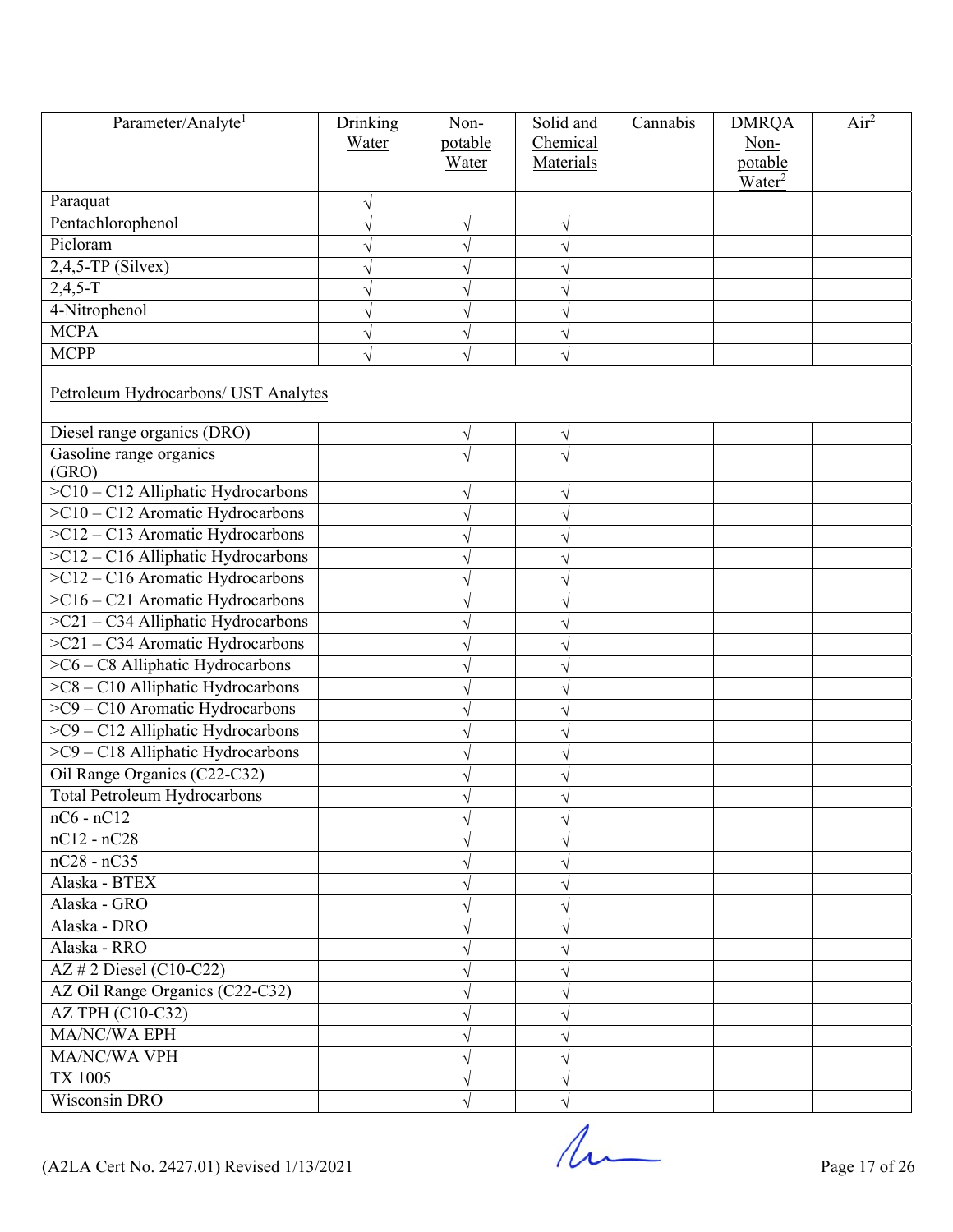| Parameter/Analyte <sup>1</sup>                           | Drinking | $Non-$     | Solid and  | Cannabis | <b>DMRQA</b>                  | $\overline{\text{Air}^2}$ |
|----------------------------------------------------------|----------|------------|------------|----------|-------------------------------|---------------------------|
|                                                          | Water    | potable    | Chemical   |          | Non-                          |                           |
|                                                          |          | Water      | Materials  |          | potable<br>Water <sup>2</sup> |                           |
| Wisconsin GRO                                            |          | V          |            |          |                               |                           |
| Wisconsin PVOC                                           |          | $\sqrt{ }$ | N          |          |                               |                           |
| n-Hexane Extractable Material (O &                       |          | V          |            |          | $\sqrt{}$                     |                           |
| G)                                                       |          |            |            |          |                               |                           |
| Non-Polar<br>Extractable<br>Material<br>(TPH)            |          | $\sqrt{}$  | $\sqrt{ }$ |          |                               |                           |
| <b>DMRQA Wet</b>                                         |          |            |            |          |                               |                           |
| <b>Fathead Minnow Acute MHSF</b><br>$20^\circ$ - LC50    |          | $\sqrt{ }$ |            |          | V                             |                           |
| <b>Fathead Minnow Acute MHSF</b><br>$25^\circ$ - LC50    |          | V          |            |          | V                             |                           |
| Fathead Minnow Acute 20% DMW<br>$25^\circ$ - LC50        |          | $\sqrt{}$  |            |          | √                             |                           |
| Fathead Minnow Chronic MHSF -<br><b>Survival NOEC</b>    |          | $\sqrt{}$  |            |          | V                             |                           |
| Fathead Minnow Chronic MHSF -<br>Growth IC25 (ON)        |          | V          |            |          | √                             |                           |
| Fathead Minnow Chronic MHSF -<br>Growth IC25 (SN)        |          | $\sqrt{}$  |            |          | V                             |                           |
| Fathead Minnow Chronic MHSF -<br>Growth NOEC (ON)        |          | $\sqrt{}$  |            |          | √                             |                           |
| Fathead Minnow Chronic MHSF -<br>Growth NOEC (SN)        |          | $\sqrt{}$  |            |          | √                             |                           |
| Fathead Minnow Chronic 20%<br><b>DMW</b> - Survival NOEC |          | $\sqrt{}$  |            |          | V                             |                           |
| Fathead Minnow Chronic 20%<br>DMW -Growth IC25 (ON)      |          | $\sqrt{}$  |            |          | V                             |                           |
| Fathead Minnow Chronic 20%<br>DMW -Growth IC25 (SN)      |          | V          |            |          | J                             |                           |
| Fathead Minnow Chronic 20%<br>DMW -Growth NOEC (ON)      |          |            |            |          |                               |                           |
| Fathead Minnow Chronic 20%<br>DMW -Growth NOEC (SN)      |          | V          |            |          |                               |                           |
| Ceriodaphania Acute MNSF 25° -<br>LC50                   |          | V          |            |          |                               |                           |
| Ceriodaphnia Acute 20% DMW 25°<br>$-LC50$                |          | $\sqrt{}$  |            |          | V                             |                           |
| Ceriodaphnia Acute MHSF 25° -<br>LC50                    |          | V          |            |          | V                             |                           |
| Ceriodaphnia Acute 20% DMW 25°<br>$-LC50$                |          | $\sqrt{}$  |            |          | V                             |                           |
| Ceriodaphnia Chronic MHSF -<br>Survival NOEC Survival    |          | $\sqrt{}$  |            |          | V                             |                           |
| Ceriodaphnia Chronic MHSF-<br>Reproduction IC25          |          | V          |            |          | V                             |                           |
| Ceriodaphnia Chronic MHSF -<br>Reproduction NOEC         |          | $\sqrt{}$  |            |          | $\sqrt{}$                     |                           |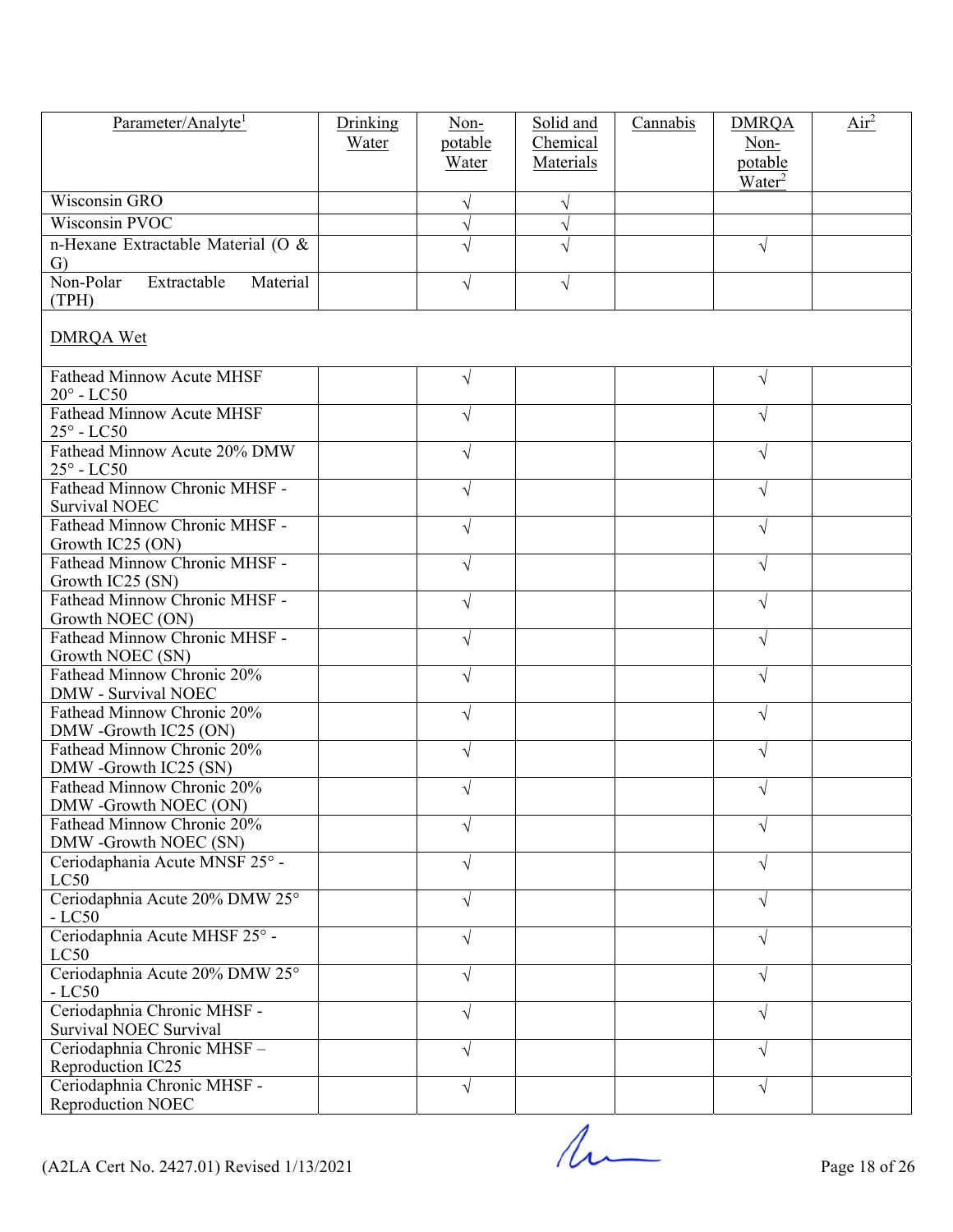| Parameter/Analyte <sup>1</sup>                            | Drinking<br>Water | $Non-$<br>potable<br>Water | Solid and<br>Chemical<br>Materials | Cannabis | <b>DMRQA</b><br>Non-<br>potable | $\overline{Air}^2$ |
|-----------------------------------------------------------|-------------------|----------------------------|------------------------------------|----------|---------------------------------|--------------------|
| Ceriodaphnia Chronic 20% DMW -<br>Survival NOEC           |                   | $\sqrt{}$                  |                                    |          | Water <sup>2</sup>              |                    |
| Ceriodaphnia Chronic 20% DMW -<br>Reproduction IC25       |                   | $\sqrt{}$                  |                                    |          | V                               |                    |
| Ceriodaphnia Chronic 20% DMW -<br>Reproduction NOEC       |                   | V                          |                                    |          |                                 |                    |
| Daphnia Magna Acute MHSF 25° -<br>LC50                    |                   | $\sqrt{}$                  |                                    |          | V                               |                    |
| Daphnia Pulex Acute MHSF 20° -<br>LC50                    |                   | $\sqrt{}$                  |                                    |          | V                               |                    |
| Daphnia Pulex Acute MHSF 25° -<br>LC50                    |                   | V                          |                                    |          |                                 |                    |
| Mysid Acute 40 F 25° - LC50                               |                   | V                          |                                    |          |                                 |                    |
| Mysid Acute SSW 25° - LC50                                |                   | $\sqrt{}$                  |                                    |          |                                 |                    |
| Mysid Chronic SSW - Survival<br><b>NOEC</b>               |                   | V                          |                                    |          |                                 |                    |
| Mysid Chronic SSW - Growth IC25<br>(ON)                   |                   | V                          |                                    |          |                                 |                    |
| Mysid Chronic SSW - Growth<br>NOEC (ON)                   |                   | $\sqrt{}$                  |                                    |          |                                 |                    |
| Mysid Chronic 40 F - Survival<br><b>NOEC</b>              |                   | $\sqrt{}$                  |                                    |          |                                 |                    |
| Mysid Chronic 40 F - Growth IC25<br>(ON)                  |                   | V                          |                                    |          |                                 |                    |
| Mysid Chronic 40 F - Growth IC25<br>(SN)                  |                   | V                          |                                    |          |                                 |                    |
| Mysid Chronic 40 F - Growth NOEC<br>(ON)                  |                   | V                          |                                    |          |                                 |                    |
| Mysid Chronic 40 F - Growth NOEC<br>(SN)                  |                   | V                          |                                    |          |                                 |                    |
| Menidia beryliana Acute 40 F 25° -<br>LC50                |                   | V                          |                                    |          |                                 |                    |
| Menidia Acute SSW 25° - LC50                              |                   |                            |                                    |          |                                 |                    |
| Menidia Chronic SSW - Survival<br><b>NOEC</b>             |                   |                            |                                    |          |                                 |                    |
| Menidia Chronic SSW - Growth<br>IC25 (ON)                 |                   | V                          |                                    |          |                                 |                    |
| Menidia Chronic SSW - Growth<br>NOEC (ON)                 |                   | V                          |                                    |          |                                 |                    |
| <b>Inland Silverside</b>                                  |                   | V                          |                                    |          |                                 |                    |
| Inland Silverside (MB) Chronic 40 F<br>-Survival NOEC     |                   | $\sqrt{}$                  |                                    |          |                                 |                    |
| Inland Silverside (MB) Chronic 40 F<br>- Growth IC25 (ON) |                   | $\sqrt{}$                  |                                    |          |                                 |                    |
| Inland Silverside (MB) Chronic 40 F<br>- Growth NOEC (ON) |                   | $\sqrt{}$                  |                                    |          |                                 |                    |
| Sheepshead Minnow Acute 40 F 25°<br>$-LC50$               |                   | $\sqrt{}$                  |                                    |          | V                               |                    |

 $($ A2LA Cert No. 2427.01) Revised  $1/13/2021$  Page 19 of 26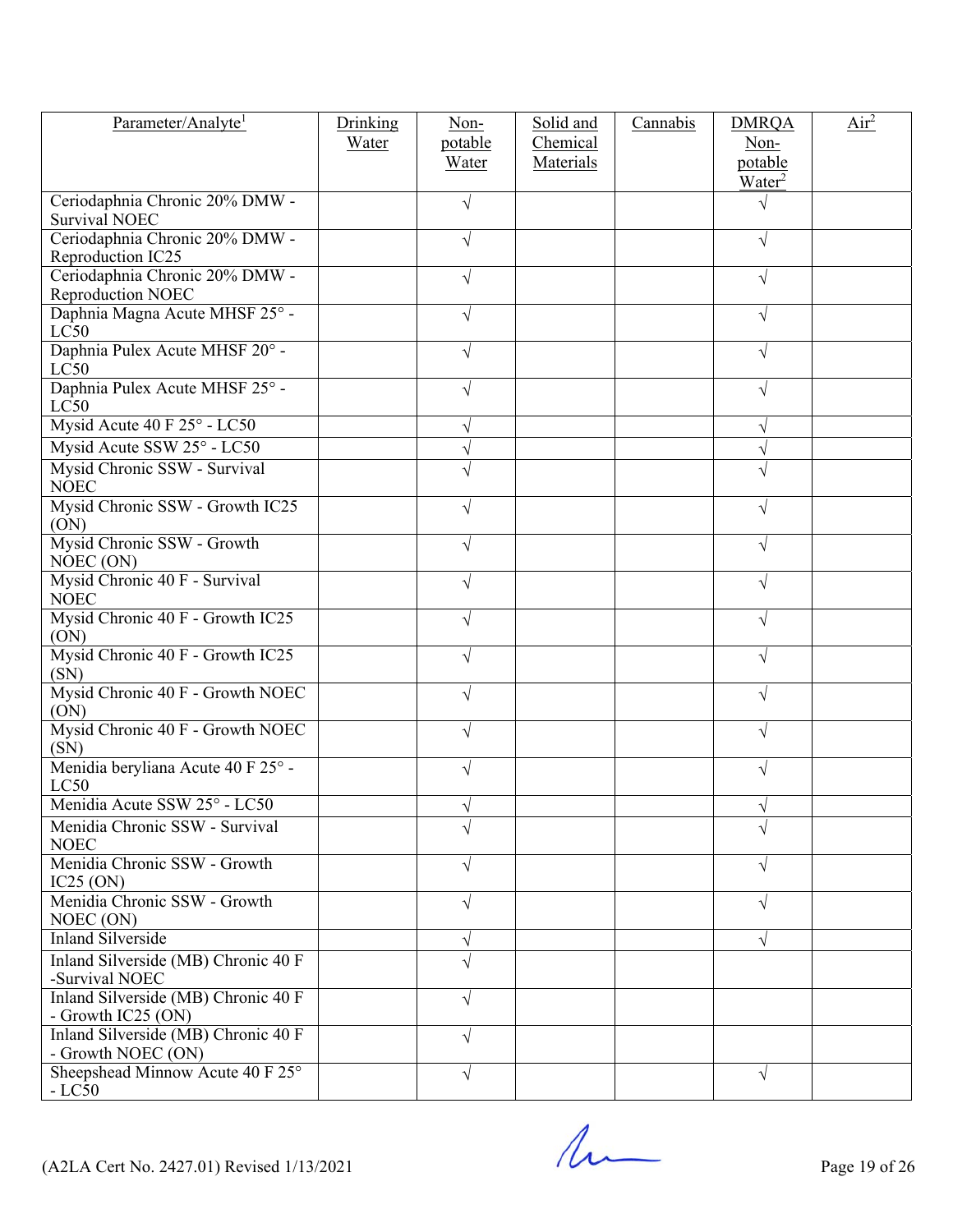| Parameter/Analyte <sup>1</sup>                       | Drinking | Non-       | Solid and | Cannabis | <b>DMRQA</b>            | Air <sup>2</sup> |
|------------------------------------------------------|----------|------------|-----------|----------|-------------------------|------------------|
|                                                      | Water    | potable    | Chemical  |          | Non-                    |                  |
|                                                      |          | Water      | Materials |          | potable                 |                  |
| Sheepshead Minnow Acute SSW 25°<br>$-LC50$           |          | $\sqrt{}$  |           |          | Water <sup>2</sup><br>V |                  |
| Sheepshead Minnow Chronic 40 F -                     |          | $\sqrt{}$  |           |          | V                       |                  |
| <b>Survival NOEC</b>                                 |          |            |           |          |                         |                  |
| Sheepshead Minnow Chronic 40 F -<br>Growth IC25 (ON) |          | $\sqrt{ }$ |           |          | $\sqrt{}$               |                  |
| Sheepshead Minnow Chronic 40 F -<br>Growth IC25 (SN) |          | $\sqrt{ }$ |           |          | $\sqrt{}$               |                  |
| Sheepshead Minnow Chronic 40 F -<br>Growth NOEC (ON) |          | $\sqrt{ }$ |           |          | $\sqrt{}$               |                  |
| Sheepshead Minnow Chronic 40 F -<br>Growth NOEC (SN) |          | $\sqrt{}$  |           |          | V                       |                  |
| Sheepshead Minnow Chronic SSW -<br>Survival NOEC     |          | $\sqrt{ }$ |           |          | $\sqrt{}$               |                  |
| Sheepshead Minnow Chronic SSW -<br>Growth IC25 (ON)  |          | $\sqrt{ }$ |           |          | $\sqrt{}$               |                  |
| Sheepshead Minnow Chronic SSW -                      |          | $\sqrt{ }$ |           |          | $\sqrt{}$               |                  |
| Growth NOEC (ON)                                     |          |            |           |          |                         |                  |
| Air Volatiles on Tube                                |          |            |           |          |                         |                  |
| Acetonitrile                                         |          |            |           |          |                         | V                |
| Acrolein                                             |          |            |           |          |                         | V                |
| Acrylonitrile                                        |          |            |           |          |                         | V                |
| Benzene                                              |          |            |           |          |                         |                  |
| Bromodichloromethane                                 |          |            |           |          |                         |                  |
| Bromoform                                            |          |            |           |          |                         | V                |
| Bromomethane                                         |          |            |           |          |                         | V                |
| 2-Butanone (MEK)                                     |          |            |           |          |                         | V                |
| Carbon disulfide                                     |          |            |           |          |                         |                  |
| Carbon tetrachloride                                 |          |            |           |          |                         |                  |
| Chlorobenzene                                        |          |            |           |          |                         |                  |
| Chloroethane                                         |          |            |           |          |                         | $\sqrt{}$        |
| 2-Chloroethylvinylether                              |          |            |           |          |                         | V                |
| Chloroform                                           |          |            |           |          |                         | V                |
| Chloromethane                                        |          |            |           |          |                         | $\sqrt{}$        |
| Dibromochloromethane                                 |          |            |           |          |                         | $\sqrt{}$        |
| 1,2-Dibromo-3-chloropropane                          |          |            |           |          |                         | $\sqrt{}$        |
| (DBCP)                                               |          |            |           |          |                         |                  |
| 1,2-Dibromoethane (EDB)                              |          |            |           |          |                         | V                |
| Dibromomethane                                       |          |            |           |          |                         | V                |
| 1,2-Dichlorobenzene                                  |          |            |           |          |                         | V                |
| 1,3-Dichlorobenzene                                  |          |            |           |          |                         | $\sqrt{}$        |
| 1,4-Dichlorobenzene                                  |          |            |           |          |                         | V                |
| Dichlorodifluoromethane                              |          |            |           |          |                         | $\sqrt{}$        |
| 1,1-Dichloroethane                                   |          |            |           |          |                         | V                |
| 1,2-Dichloroethane                                   |          |            |           |          |                         | $\sqrt{}$        |

 $($ A2LA Cert No. 2427.01) Revised 1/13/2021 Page 20 of 26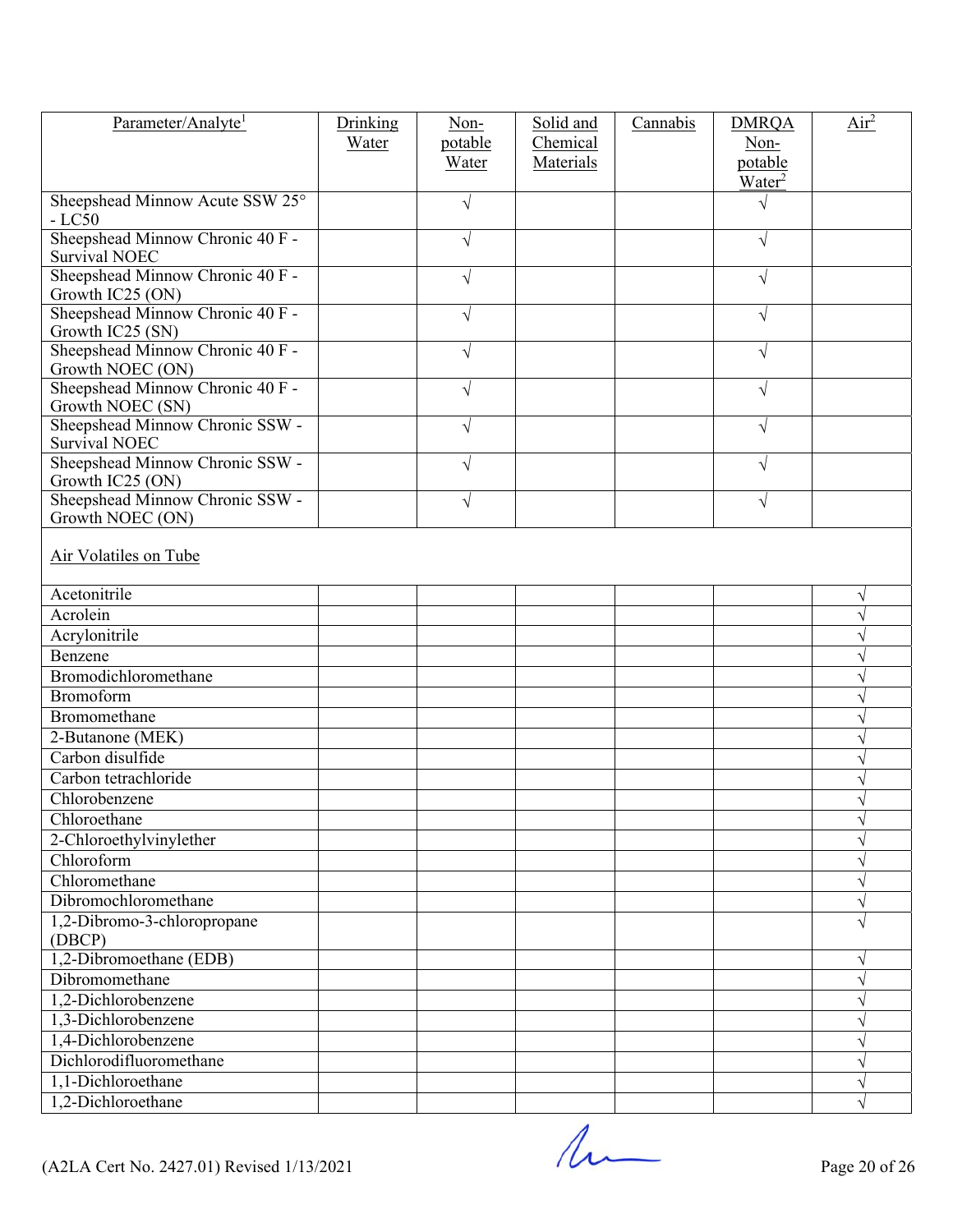| Parameter/Analyte <sup>1</sup> | Drinking<br>Water | Non-<br>potable<br>Water | Solid and<br>Chemical<br>Materials | Cannabis | <b>DMRQA</b><br>Non-<br>potable<br>Water <sup>2</sup> | Air <sup>2</sup> |
|--------------------------------|-------------------|--------------------------|------------------------------------|----------|-------------------------------------------------------|------------------|
| 1,1-Dichloroethene             |                   |                          |                                    |          |                                                       | $\sqrt{}$        |
| cis-1,2-Dichloroethene         |                   |                          |                                    |          |                                                       | $\sqrt{}$        |
| trans-1,2-Dichloroethene       |                   |                          |                                    |          |                                                       | $\sqrt{}$        |
| 1,2-Dichloropropane            |                   |                          |                                    |          |                                                       | $\sqrt{}$        |
| Cis-1,3-Dichloropropylene      |                   |                          |                                    |          |                                                       | $\sqrt{}$        |
| Ethylbenzene                   |                   |                          |                                    |          |                                                       | $\sqrt{}$        |
| 2-Hexanone                     |                   |                          |                                    |          |                                                       | $\sqrt{}$        |
| Methylene Chloride             |                   |                          |                                    |          |                                                       | V                |
| <b>MTBE</b>                    |                   |                          |                                    |          |                                                       | $\sqrt{}$        |
| 4-Methyl-2-pentanone (MIBK)    |                   |                          |                                    |          |                                                       | $\sqrt{}$        |
| Styrene                        |                   |                          |                                    |          |                                                       | $\sqrt{}$        |
| 1,1,1,2-Tetrachloroethane      |                   |                          |                                    |          |                                                       | V                |
| 1,1,2,2-Tetrachloroethane      |                   |                          |                                    |          |                                                       | V                |
| Tetrachloroethene              |                   |                          |                                    |          |                                                       | $\sqrt{}$        |
| Toluene                        |                   |                          |                                    |          |                                                       | $\sqrt{}$        |
| 1,1,2-Trichloroethane          |                   |                          |                                    |          |                                                       | $\sqrt{}$        |
| 1,2,3-Trichloropropane         |                   |                          |                                    |          |                                                       | V                |
| Trans-1,3-Dichloropropene      |                   |                          |                                    |          |                                                       | V                |
| 1,1,1-Trichloroethane          |                   |                          |                                    |          |                                                       | V                |
| Trichloroethene                |                   |                          |                                    |          |                                                       | V                |
| Trichlorofluoromethane         |                   |                          |                                    |          |                                                       | $\sqrt{}$        |
| Vinyl Acetate                  |                   |                          |                                    |          |                                                       | $\sqrt{}$        |
| Vinyl Chloride                 |                   |                          |                                    |          |                                                       | V                |
| $m+p$ -Xylene                  |                   |                          |                                    |          |                                                       | $\sqrt{}$        |
| o-Xylene                       |                   |                          |                                    |          |                                                       | $\sqrt{}$        |
| Xylenes, total                 |                   |                          |                                    |          |                                                       | $\sqrt{}$        |
| Air in Summa Canister          |                   |                          |                                    |          |                                                       |                  |
| Acetone                        |                   |                          |                                    |          |                                                       | V                |
| Acetonitrile                   |                   |                          |                                    |          |                                                       | V                |
| Acetylene                      |                   |                          |                                    |          |                                                       | $\sqrt{}$        |
| Acrolein                       |                   |                          |                                    |          |                                                       | $\sqrt{}$        |
| Acrylonitrile                  |                   |                          |                                    |          |                                                       | V                |
| Benzene                        |                   |                          |                                    |          |                                                       | V                |
| Bromochloromethane             |                   |                          |                                    |          |                                                       | $\sqrt{}$        |
| Bromodichloromethane           |                   |                          |                                    |          |                                                       | $\sqrt{}$        |
| <b>Bromoform</b>               |                   |                          |                                    |          |                                                       | $\sqrt{}$        |
| Bromomethane                   |                   |                          |                                    |          |                                                       | V                |
| 1,3-Butadiene                  |                   |                          |                                    |          |                                                       | V                |
| 2-Butanone (MEK)               |                   |                          |                                    |          |                                                       | $\sqrt{}$        |
| Carbon disulfide               |                   |                          |                                    |          |                                                       | $\sqrt{}$        |
| Carbon tetrachloride           |                   |                          |                                    |          |                                                       | $\sqrt{}$        |
| Chlorobenzene                  |                   |                          |                                    |          |                                                       | V                |
| Chloroethane                   |                   |                          |                                    |          |                                                       | $\sqrt{}$        |

 $($ A2LA Cert No. 2427.01) Revised 1/13/2021 Page 21 of 26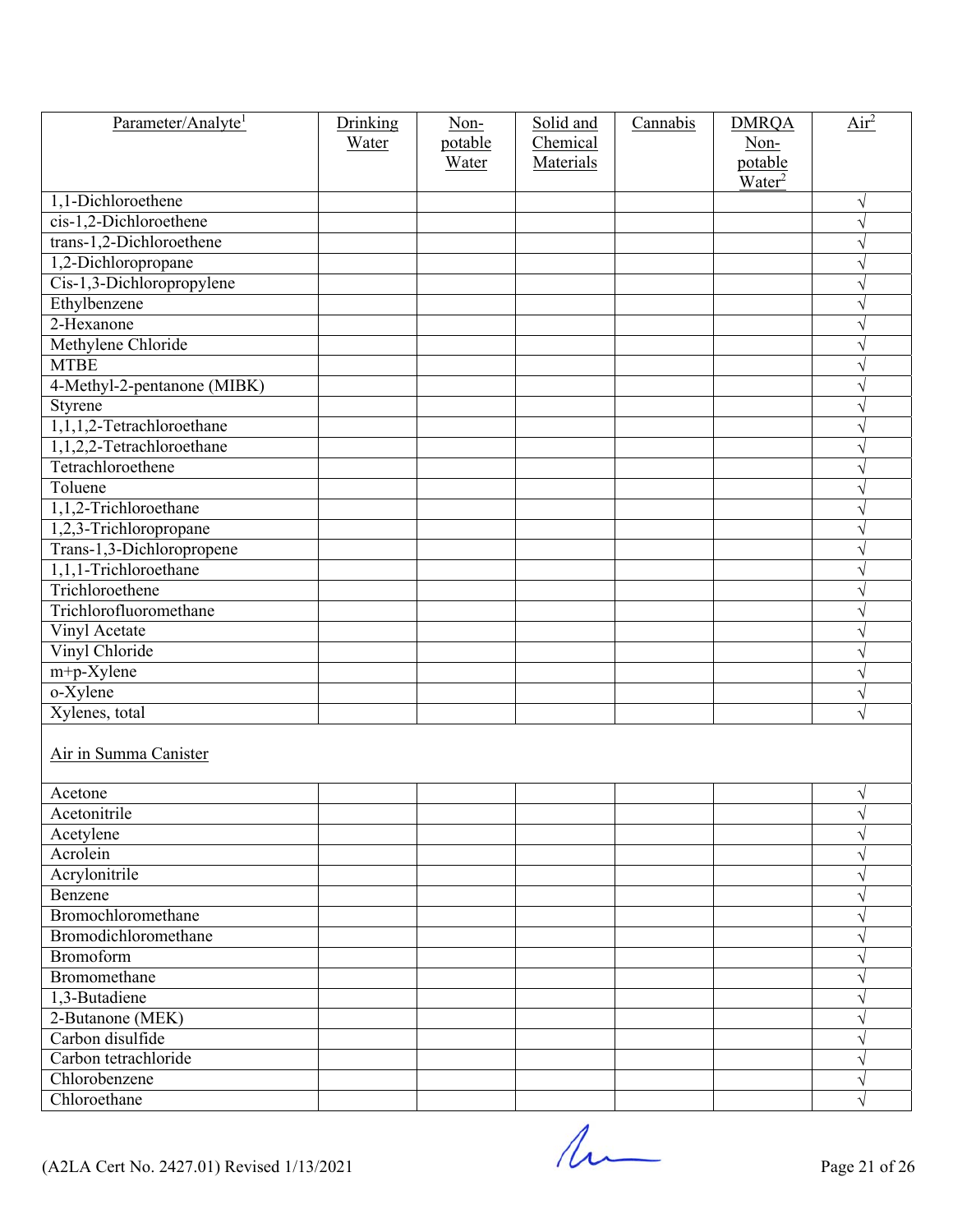| Parameter/Analyte <sup>1</sup>  | Drinking | Non-    | Solid and | Cannabis | <b>DMRQA</b>                  | Air <sup>2</sup> |
|---------------------------------|----------|---------|-----------|----------|-------------------------------|------------------|
|                                 | Water    | potable | Chemical  |          | Non-                          |                  |
|                                 |          | Water   | Materials |          | potable<br>Water <sup>2</sup> |                  |
| Chloroform                      |          |         |           |          |                               | $\sqrt{ }$       |
| Chloromethane                   |          |         |           |          |                               | $\sqrt{}$        |
| Chloromethylbenzene             |          |         |           |          |                               | V                |
| Chloroprene                     |          |         |           |          |                               | V                |
| Cyclohexane                     |          |         |           |          |                               | $\sqrt{}$        |
| Dibromochloromethane            |          |         |           |          |                               | $\sqrt{}$        |
| 1,2-Dibromoethane (EDB)         |          |         |           |          |                               | $\sqrt{}$        |
| 1,2-Dichlorobenzene             |          |         |           |          |                               | V                |
| 1,3-Dichlorobenzene             |          |         |           |          |                               | V                |
| 1,4-Dichlorobenzene             |          |         |           |          |                               |                  |
| Dichlorodifluoromethane         |          |         |           |          |                               | V                |
| 1,1-Dichloroethane              |          |         |           |          |                               | V                |
| 1,2-Dichloroethane              |          |         |           |          |                               | V                |
| 1,1-Dichloroethene              |          |         |           |          |                               | V                |
| cis-1,2-Dichloroethene          |          |         |           |          |                               | V                |
| 1,2-Dichloropropane             |          |         |           |          |                               | V                |
| cis-1,3-Dichloropropene         |          |         |           |          |                               | $\sqrt{}$        |
| trans-1,3-Dichloropropene       |          |         |           |          |                               | $\sqrt{}$        |
| $trans-1,2-Dichloroethene$      |          |         |           |          |                               | $\sqrt{}$        |
| trans-1,2-Dichloroethylene      |          |         |           |          |                               | $\sqrt{}$        |
| 1,2-Dichloro-1,1,2,2-           |          |         |           |          |                               | $\sqrt{}$        |
| tetrafluoroethane               |          |         |           |          |                               |                  |
| Ethyl acetate                   |          |         |           |          |                               | $\sqrt{}$        |
| Ethyl acrylate                  |          |         |           |          |                               | $\sqrt{ }$       |
| Ethylbenzene                    |          |         |           |          |                               | $\sqrt{}$        |
| Ethyl-t-butylether (ETBE)       |          |         |           |          |                               | $\sqrt{}$        |
| n-Heptane                       |          |         |           |          |                               | V                |
| Hexachlorobutadiene             |          |         |           |          |                               | $\sqrt{}$        |
| Hexane                          |          |         |           |          |                               | V                |
| Isopropanol                     |          |         |           |          |                               |                  |
| Methyl tert-butyl ether (MTBE)  |          |         |           |          |                               | V                |
| Methylene chloride              |          |         |           |          |                               | V                |
| Methyl isobutyl ketone (Hexone) |          |         |           |          |                               | $\sqrt{}$        |
| Methyl methacrylate             |          |         |           |          |                               | $\sqrt{}$        |
| n-Octane                        |          |         |           |          |                               | $\sqrt{}$        |
| Propylene                       |          |         |           |          |                               | V                |
| Styrene                         |          |         |           |          |                               | V                |
| T-amylmethylether (TAME)        |          |         |           |          |                               | $\sqrt{}$        |
| 1,1,2,2-Tetrachloroethane       |          |         |           |          |                               | $\sqrt{}$        |
| Tetrachloroethene               |          |         |           |          |                               | $\sqrt{}$        |
| Toluene                         |          |         |           |          |                               | $\sqrt{}$        |
| 1,2,4-Trichlorobenzene          |          |         |           |          |                               | V                |
| 1,1,1-Trichloroethane           |          |         |           |          |                               | $\sqrt{}$        |
| 1,1,2-Trichloroethane           |          |         |           |          |                               | $\sqrt{}$        |
| Trichloroethene                 |          |         |           |          |                               |                  |

 $($ A2LA Cert No. 2427.01) Revised 1/13/2021 Page 22 of 26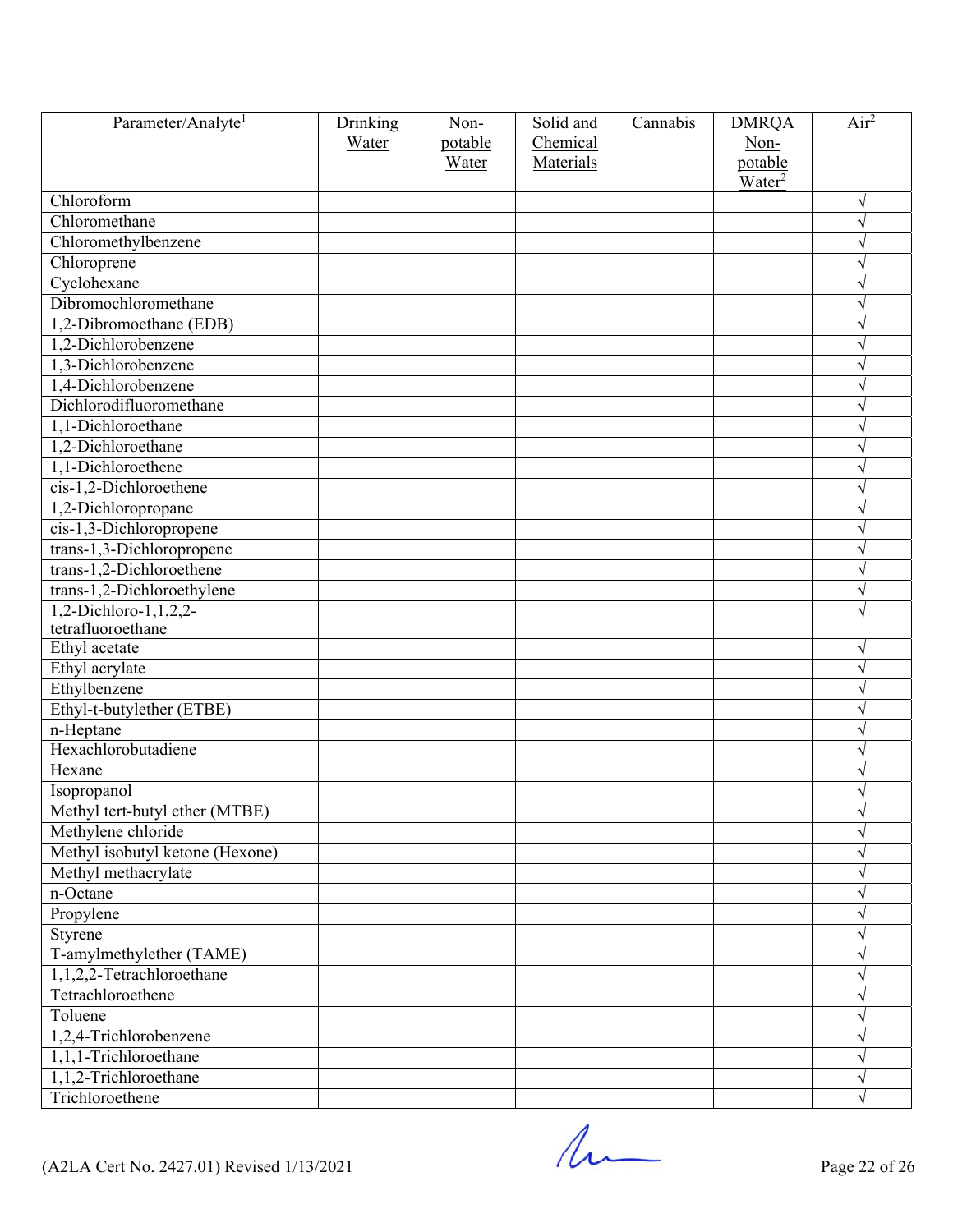| Parameter/Analyte <sup>1</sup>        | Drinking<br>Water | $Non-$<br>potable<br>Water | Solid and<br>Chemical<br>Materials | Cannabis | <b>DMRQA</b><br>Non-<br>potable<br>Water <sup>2</sup> | $\overline{Air}^2$ |
|---------------------------------------|-------------------|----------------------------|------------------------------------|----------|-------------------------------------------------------|--------------------|
| Trichlorofluoromethane                |                   |                            |                                    |          |                                                       | $\sqrt{}$          |
| 1,1,2-Trichloro-1,2,2-Trifluoroethane |                   |                            |                                    |          |                                                       | $\sqrt{}$          |
| 1,2,4-Trimethylbenzene                |                   |                            |                                    |          |                                                       | $\sqrt{}$          |
| 1,3,5-Trimethylbenzene                |                   |                            |                                    |          |                                                       | $\sqrt{}$          |
| Vinyl chloride                        |                   |                            |                                    |          |                                                       | $\sqrt{}$          |
| $m+p$ -Xylene                         |                   |                            |                                    |          |                                                       | $\sqrt{}$          |
| o-Xylene                              |                   |                            |                                    |          |                                                       | $\sqrt{}$          |
| Xylenes, total                        |                   |                            |                                    |          |                                                       | $\sqrt{}$          |
| Air PAHs on PUF Cartridge             |                   |                            |                                    |          |                                                       |                    |
| Acenaphthene                          |                   |                            |                                    |          |                                                       | $\sqrt{}$          |
| Acenaphthylene                        |                   |                            |                                    |          |                                                       | $\sqrt{}$          |
| Anthracene                            |                   |                            |                                    |          |                                                       | $\sqrt{}$          |
| Benzo(a)anthracene                    |                   |                            |                                    |          |                                                       | $\sqrt{}$          |
| Benzo(b)fluoranthene                  |                   |                            |                                    |          |                                                       | $\sqrt{}$          |
| Benzo(k)fluoranthene                  |                   |                            |                                    |          |                                                       | $\sqrt{}$          |
| Benzo(g,h,i)perylene                  |                   |                            |                                    |          |                                                       | $\sqrt{}$          |
| Benzo(a)pyrene                        |                   |                            |                                    |          |                                                       | $\sqrt{}$          |
| Chrysene                              |                   |                            |                                    |          |                                                       | V                  |
| Dibenz(a,h)anthracene                 |                   |                            |                                    |          |                                                       | V                  |
| Fluoranthene                          |                   |                            |                                    |          |                                                       | $\sqrt{}$          |
| Fluorene                              |                   |                            |                                    |          |                                                       | $\sqrt{}$          |
| $Indeno(1,2,3-cd)pyrene$              |                   |                            |                                    |          |                                                       | V                  |
| Naphthalene                           |                   |                            |                                    |          |                                                       | $\sqrt{}$          |
| Phenanthrene                          |                   |                            |                                    |          |                                                       | $\sqrt{}$          |
| Pyrene                                |                   |                            |                                    |          |                                                       | V                  |
| Air Pesticides on PUF Cartridge       |                   |                            |                                    |          |                                                       |                    |
| Aldrin                                |                   |                            |                                    |          |                                                       | $\sqrt{}$          |
| Alpha-BHC                             |                   |                            |                                    |          |                                                       | $\sqrt{}$          |
| Beta-BHC                              |                   |                            |                                    |          |                                                       | V                  |
| Delta-BHC                             |                   |                            |                                    |          |                                                       | $\sqrt{}$          |
| Gamma-BHC (Lindane)                   |                   |                            |                                    |          |                                                       | $\sqrt{}$          |
| Alpha-chlordane                       |                   |                            |                                    |          |                                                       | $\sqrt{}$          |
| Gamma-chlordane                       |                   |                            |                                    |          |                                                       | $\sqrt{}$          |
| DDD(4,4)                              |                   |                            |                                    |          |                                                       | $\sqrt{ }$         |
| DDE $(4,4)$                           |                   |                            |                                    |          |                                                       | V                  |
| $\overline{DDT(4,4,)}$                |                   |                            |                                    |          |                                                       | $\sqrt{}$          |
| Dieldrin                              |                   |                            |                                    |          |                                                       | $\sqrt{}$          |
| Endosulfan I                          |                   |                            |                                    |          |                                                       | $\sqrt{}$          |
| Endosulfan II                         |                   |                            |                                    |          |                                                       | $\sqrt{}$          |
| Endosulfan sulfate                    |                   |                            |                                    |          |                                                       | V                  |
| Endrin                                |                   |                            |                                    |          |                                                       |                    |

 $(42LA$  Cert No. 2427.01) Revised  $1/13/2021$  Page 23 of 26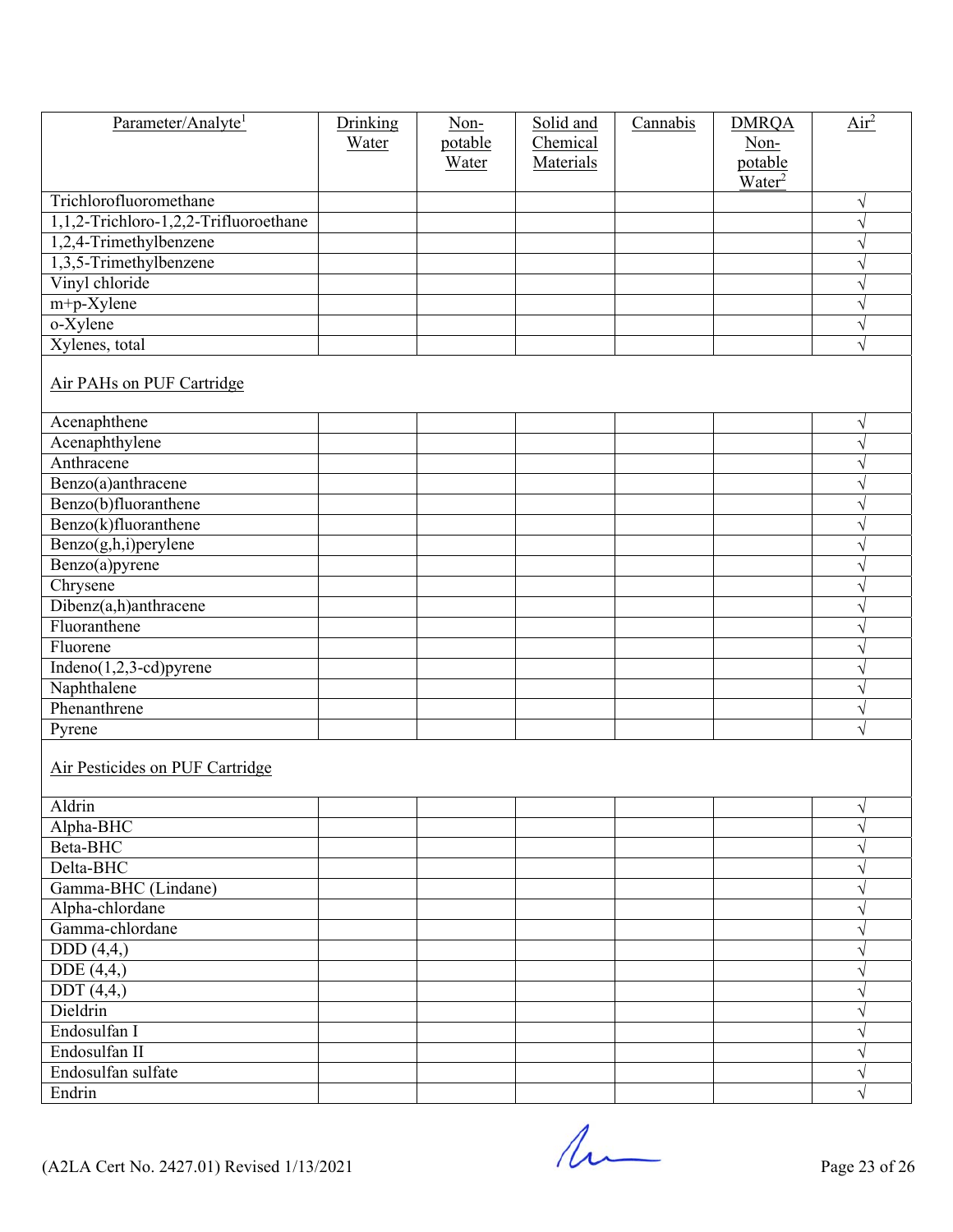| Parameter/Analyte <sup>1</sup>            | Drinking<br>Water | Non-<br>potable<br>Water | Solid and<br>Chemical<br>Materials | Cannabis | <b>DMRQA</b><br>Non-<br>potable<br>$\text{Water}^2$ | $\overline{Air}^2$ |
|-------------------------------------------|-------------------|--------------------------|------------------------------------|----------|-----------------------------------------------------|--------------------|
| Endrin aldehyde                           |                   |                          |                                    |          |                                                     | $\sqrt{}$          |
| Heptachlor                                |                   |                          |                                    |          |                                                     | $\sqrt{}$          |
| Heptachlor Epoxide (beta)                 |                   |                          |                                    |          |                                                     | $\sqrt{}$          |
| Methoxychlor                              |                   |                          |                                    |          |                                                     | $\sqrt{}$          |
| Air PCBs on PUF Cartridge                 |                   |                          |                                    |          |                                                     |                    |
| 1016                                      |                   |                          |                                    |          |                                                     | $\sqrt{}$          |
| 1221                                      |                   |                          |                                    |          |                                                     |                    |
| 1232                                      |                   |                          |                                    |          |                                                     | V                  |
| 1242                                      |                   |                          |                                    |          |                                                     | V                  |
| 1248                                      |                   |                          |                                    |          |                                                     | N                  |
| 1254                                      |                   |                          |                                    |          |                                                     | V                  |
| 1260                                      |                   |                          |                                    |          |                                                     | $\sqrt{}$          |
| Air Metals on Filter Paper                |                   |                          |                                    |          |                                                     |                    |
| Aluminum (Al)                             |                   |                          |                                    |          |                                                     | V                  |
| Arsenic (As)                              |                   |                          |                                    |          |                                                     | V                  |
| Barium (Ba)                               |                   |                          |                                    |          |                                                     | $\sqrt{}$          |
| Beryllium (Be)                            |                   |                          |                                    |          |                                                     | V                  |
| $\overline{Boron (B)}$                    |                   |                          |                                    |          |                                                     |                    |
| Cadmium (Cd)                              |                   |                          |                                    |          |                                                     | V                  |
| Chromium (Cr)                             |                   |                          |                                    |          |                                                     | N                  |
| Cobalt (Co)                               |                   |                          |                                    |          |                                                     | V                  |
| Copper (Cu)                               |                   |                          |                                    |          |                                                     |                    |
| Iron $(Fe)$                               |                   |                          |                                    |          |                                                     |                    |
| Lead $(Pb)$                               |                   |                          |                                    |          |                                                     | V                  |
| Manganese (Mn)                            |                   |                          |                                    |          |                                                     | $\sqrt{ }$         |
| Molybdenum (Mo)                           |                   |                          |                                    |          |                                                     | V                  |
| Nickel (Ni)                               |                   |                          |                                    |          |                                                     |                    |
| Antimony (Sb)                             |                   |                          |                                    |          |                                                     |                    |
| Selenium $(Se)$                           |                   |                          |                                    |          |                                                     |                    |
| Silver (Ag)                               |                   |                          |                                    |          |                                                     |                    |
| Strontium (Sr)                            |                   |                          |                                    |          |                                                     |                    |
| Thallium (Tl)<br>Vanadium (V)             |                   |                          |                                    |          |                                                     | V                  |
| $\text{Zinc}(\text{Zn})$                  |                   |                          |                                    |          |                                                     | V<br>$\sqrt{}$     |
|                                           |                   |                          |                                    |          |                                                     |                    |
| Air Mercury on Filter Paper               |                   |                          |                                    |          |                                                     |                    |
| Mercury (Hg)                              |                   |                          |                                    |          |                                                     | $\sqrt{}$          |
| Air Lead on Filter Paper                  |                   |                          |                                    |          |                                                     |                    |
| Lead (Pb)                                 |                   |                          |                                    |          |                                                     | $\sqrt{}$          |
|                                           |                   |                          |                                    |          |                                                     |                    |
| (A2LA Cert No. 2427.01) Revised 1/13/2021 |                   |                          |                                    |          |                                                     | Page 24 of 26      |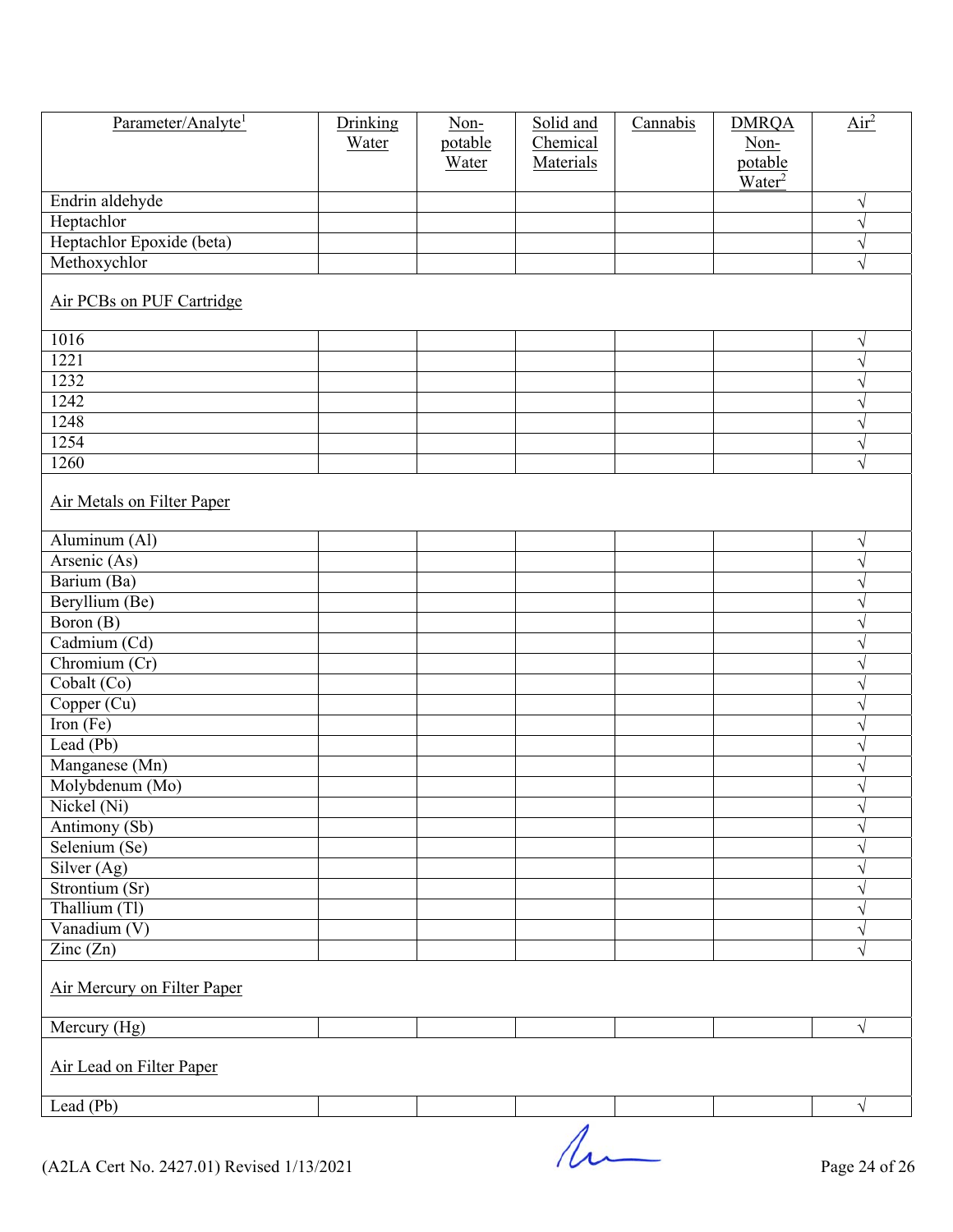| Parameter/Analyte <sup>1</sup><br>Drinking<br>Water                                       | Solid and<br>Non-<br>potable<br>Chemical<br>Materials<br>Water | Cannabis<br><b>DMRQA</b><br>Non-<br>potable<br>Water <sup>2</sup> | Air <sup>2</sup> |
|-------------------------------------------------------------------------------------------|----------------------------------------------------------------|-------------------------------------------------------------------|------------------|
| Air Cr <sup>6</sup> on Filter Paper                                                       |                                                                |                                                                   |                  |
| <b>Hexavalent Chromium</b>                                                                |                                                                |                                                                   | $\sqrt{}$        |
| Air Particulates on Filter Paper                                                          |                                                                |                                                                   |                  |
| Particulates                                                                              |                                                                |                                                                   | $\sqrt{}$        |
| Air Formaldehyde on Sorbent Tube                                                          |                                                                |                                                                   |                  |
| Formaldehyde                                                                              |                                                                |                                                                   | $\sqrt{ }$       |
| Air Particulates, Impinger Solution                                                       |                                                                |                                                                   |                  |
| Particulates                                                                              |                                                                |                                                                   | $\sqrt{}$        |
| Inorganics in Impinger Solution                                                           |                                                                |                                                                   |                  |
| Air SO <sub>2</sub> , Impinger Solution                                                   |                                                                |                                                                   |                  |
| Sulfur Dioxide (SO <sub>2</sub> )                                                         |                                                                |                                                                   | V                |
| Air No <sub>x</sub> , Impinger Solution                                                   |                                                                |                                                                   |                  |
| Oxides of Nitrogen (No <sub>x</sub> )                                                     |                                                                |                                                                   | $\sqrt{ }$       |
| $Air H2SO4$ , Impinger Solution                                                           |                                                                |                                                                   |                  |
| Sulfuric Acid Mist (H <sub>2</sub> SO <sub>4</sub> )                                      |                                                                |                                                                   | V                |
| Air F, Impinger Solution                                                                  |                                                                |                                                                   |                  |
|                                                                                           |                                                                |                                                                   | V                |
| Air HCl/Cl2, Impinger Solution                                                            |                                                                |                                                                   |                  |
| Hydrogen Chloride                                                                         |                                                                |                                                                   | $\sqrt{}$        |
| Hydrogen Fluoride                                                                         |                                                                |                                                                   |                  |
| Air Trace Metals, Impinger Solution                                                       |                                                                |                                                                   |                  |
| Aluminum (Al)                                                                             |                                                                |                                                                   | V                |
|                                                                                           |                                                                |                                                                   |                  |
|                                                                                           |                                                                |                                                                   |                  |
| Antimony (Sb)<br>Arsenic (As)<br>Barium (Ba)<br>(A2LA Cert No. 2427.01) Revised 1/13/2021 |                                                                |                                                                   |                  |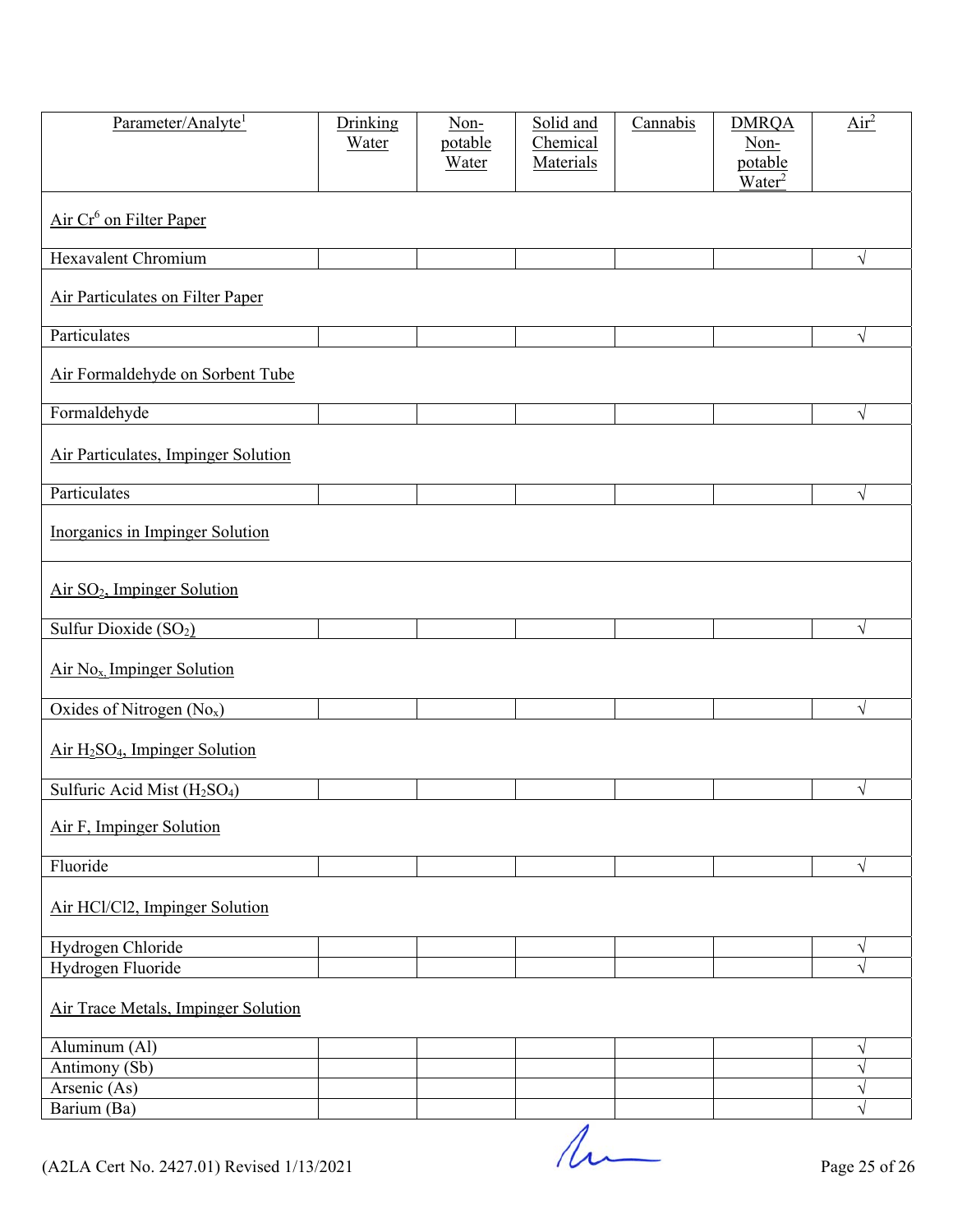| Parameter/Analyte <sup>1</sup> | Drinking<br>Water | Non-<br>potable | Solid and<br>Chemical | Cannabis | <b>DMRQA</b><br>Non-          | Air <sup>2</sup> |  |  |
|--------------------------------|-------------------|-----------------|-----------------------|----------|-------------------------------|------------------|--|--|
|                                |                   | Water           | Materials             |          | potable<br>Water <sup>2</sup> |                  |  |  |
| Beryllium (Be)                 |                   |                 |                       |          |                               | V                |  |  |
| Boron (B)                      |                   |                 |                       |          |                               |                  |  |  |
| Cadmium (Cd)                   |                   |                 |                       |          |                               |                  |  |  |
| Chromium $(Cr)$                |                   |                 |                       |          |                               |                  |  |  |
| Cobalt (Co)                    |                   |                 |                       |          |                               |                  |  |  |
| Copper (Cu)                    |                   |                 |                       |          |                               |                  |  |  |
| Iron $(Fe)$                    |                   |                 |                       |          |                               |                  |  |  |
| Lead (Pb)                      |                   |                 |                       |          |                               |                  |  |  |
| Manganese (Mn)                 |                   |                 |                       |          |                               |                  |  |  |
| Molybdenum (Mo)                |                   |                 |                       |          |                               |                  |  |  |
| Nickel (Ni)                    |                   |                 |                       |          |                               |                  |  |  |
| Selenium (Se)                  |                   |                 |                       |          |                               |                  |  |  |
| Silver (Ag)                    |                   |                 |                       |          |                               |                  |  |  |
| Strontium (Sr)                 |                   |                 |                       |          |                               |                  |  |  |
| Thallium (Tl)                  |                   |                 |                       |          |                               |                  |  |  |
| Vanadium $(V)$                 |                   |                 |                       |          |                               |                  |  |  |
| $\text{Zinc}(\text{Zn})$       |                   |                 |                       |          |                               | ٦                |  |  |
| Air Mercury, Impinger Solution |                   |                 |                       |          |                               |                  |  |  |
| Mercury                        |                   |                 |                       |          |                               | $\sqrt{ }$       |  |  |

 $1$  The assigned value is determined from the study mean, gravimetric and volumetric true concentration of an analyte to be analyzed, calculation and/or an appropriate reference value as stipulated in the TNI standards and FoPT tables and other documents distributed by accrediting agencies as applicable. The uncertainty is determined in accordance with ISO/IEC Guide 98 and ISO Guide 35 incorporating Type A standard uncertainty at a 95% confidence level.

2 Denotes Non-TNI Scheme

 $($ A2LA Cert No. 2427.01) Revised  $1/13/2021$  Page 26 of 26